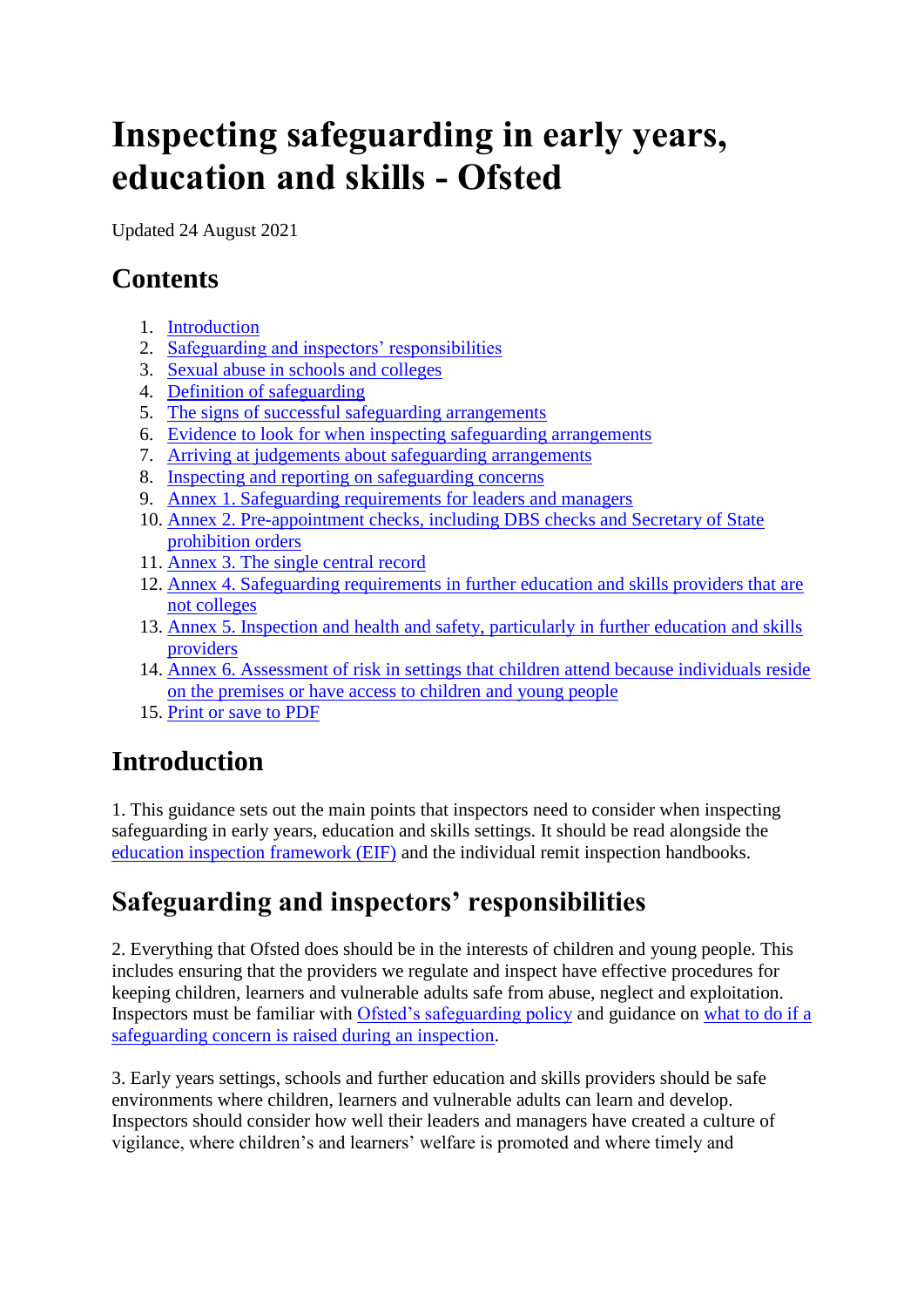appropriate safeguarding action is taken for children or learners who need extra help or who may be suffering, or likely to suffer, harm.

4. Inspectors must evaluate how well early years settings, schools, colleges and other further education and skills providers fulfil their statutory and other responsibilities and how well staff exercise their professional judgement in keeping children and learners safe.

5. It is essential that inspectors are familiar with the content of the following documents.

- the Department for Education's (DfE) statutory guidance for schools and colleges, ['Keeping children safe in education'.](https://www.gov.uk/government/publications/keeping-children-safe-in-education--2) This guidance sets out the responsibilities that education providers have to safeguard and promote the welfare of children. It applies to all schools (whether state funded or independent), including pupil referral units. It also applies to further education colleges, sixth-form colleges and institutions designated as being within the further education sector, as well as 16 to 19 academies, independent specialist colleges and independent learning providers. References to 'colleges' throughout this document apply to all of these providers
- the DfE's statutory guidance ['Working together to safeguard children',](https://www.gov.uk/government/publications/working-together-to-safeguard-children--2) which applies to organisations and professionals providing services for children
- the DfE's advice for schools and colleges on how to prevent and respond to reports of sexual violence and harassment between children, ['Sexual violence and sexual](https://www.gov.uk/government/publications/sexual-violence-and-sexual-harassment-between-children-in-schools-and-colleges)  [harassment between children in schools and colleges'.](https://www.gov.uk/government/publications/sexual-violence-and-sexual-harassment-between-children-in-schools-and-colleges) This guidance does not apply to early years settings
- the Home Office's ['Prevent' duty guidance,](https://www.gov.uk/government/publications/prevent-duty-guidance) including the additional guidance for [schools and childcare providers](https://www.gov.uk/government/publications/protecting-children-from-radicalisation-the-prevent-duty) and for [further education and skills providers](https://www.preventforfeandtraining.org.uk/) (the latter is from the Education and Training Foundation)

6. Inspectors of independent schools, academies and free schools should have a good understanding of [the Education \(Independent School Standards\) Regulations 2014.](https://www.legislation.gov.uk/uksi/2014/3283/contents/made)

7. Inspectors of schools and early years provision should be familiar with the following:

- ['Statutory framework for the early years foundation stage: setting the standards for](https://www.gov.uk/government/publications/early-years-foundation-stage-framework--2)  [learning, development and care for children from birth to five'](https://www.gov.uk/government/publications/early-years-foundation-stage-framework--2)
- ['Disqualification under the Childcare Act 2006. Statutory guidance for local](https://www.gov.uk/government/publications/disqualification-under-the-childcare-act-2006)  [authorities, maintained schools, independent schools, academies and free schools'](https://www.gov.uk/government/publications/disqualification-under-the-childcare-act-2006)

# **Sexual abuse in schools and colleges**

8. In June 2021, we published a [review of sexual abuse in schools and colleges.](https://www.gov.uk/government/publications/review-of-sexual-abuse-in-schools-and-colleges) The findings from that review informed changes to this guidance and our inspection handbooks for schools and further education and skills.

9. The review highlights a prevalence of sexual harassment and sexual violence, including online, in schools and colleges, which in some cases had become so commonplace that children saw no point in reporting instances. It recommends that leaders and managers should assume that sexual harassment and abuse are happening in their setting, even when there are no specific reports and should put in place a whole-school/college approach to respond to the issues.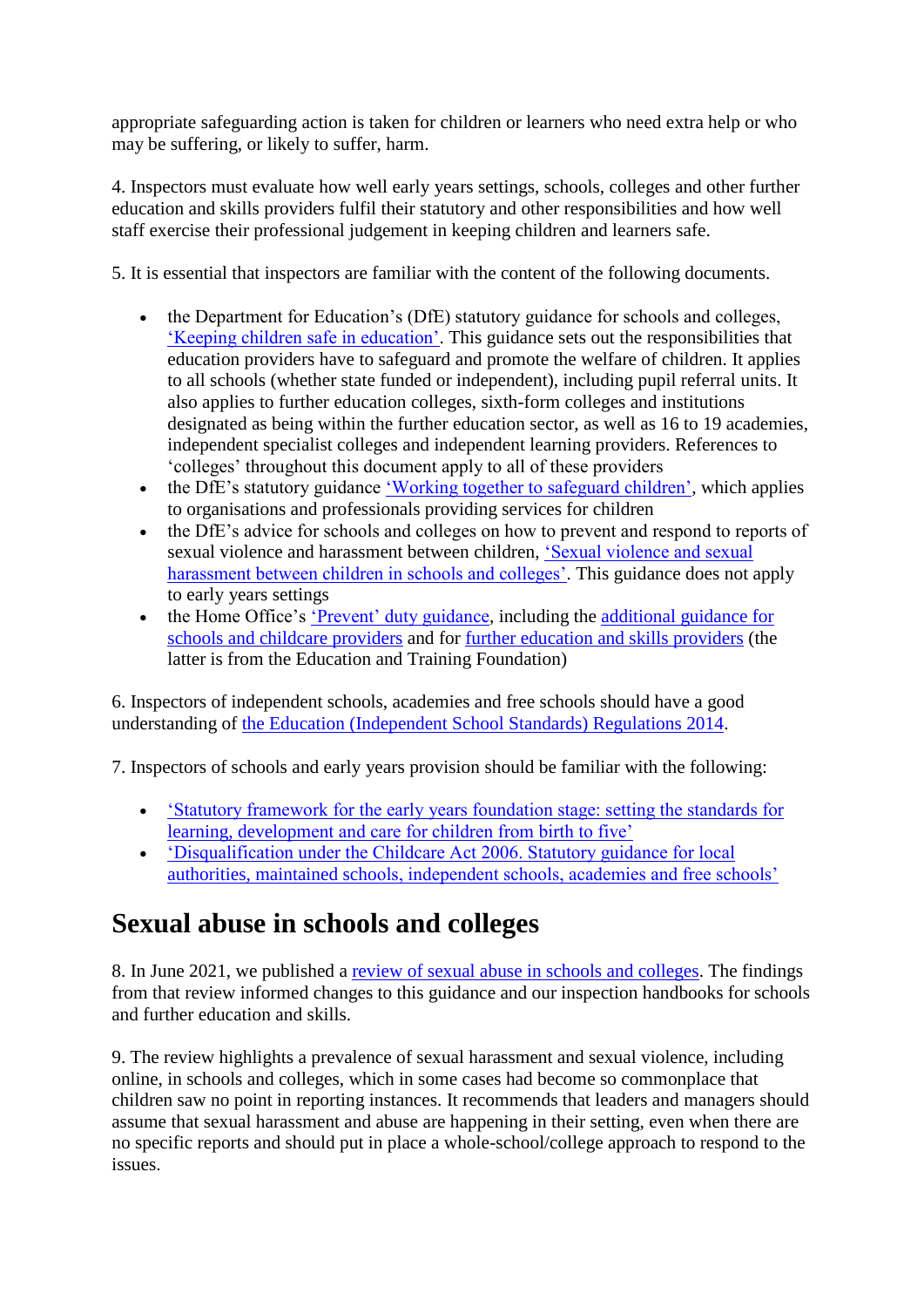# **Definition of safeguarding**

10. Safeguarding children and young people's welfare is defined in 'Working together to safeguard children' as:

- protecting children from maltreatment
- preventing impairment of children's mental and physical health or development
- ensuring that children grow up in circumstances consistent with the provision of safe and effective care
- taking action to enable all children to have the best outcomes

11. There is a different legislative and policy base for responding to adults' safeguarding needs. The Care Act 2014 provides a legal framework for how local authorities and other parts of the health and care system should protect adults at risk of abuse or neglect. However, most of the principles and procedures that apply are the same as those for safeguarding children and young people.

12. Safeguarding action may be needed to protect children and learners from the following risks, which include abuse perpetrated by other children as well as by adults:

- neglect
- physical abuse
- sexual abuse
- emotional abuse
- bullying, including online bullying and prejudice-based bullying
- racist, disability and homophobic or transphobic abuse
- gender-based violence/violence against women and girls
- sexual harassment, online sexual abuse and sexual violence between children and learners. Online abuse can include sending abusive, harassing and misogynistic messages; sharing nude and semi-nude images and videos; and coercing others to make and share sexual imagery
- radicalisation and/or extremist behaviour
- child sexual exploitation and trafficking
- child criminal exploitation, including [county lines](https://www.gov.uk/government/publications/criminal-exploitation-of-children-and-vulnerable-adults-county-lines/criminal-exploitation-of-children-and-vulnerable-adults-county-lines#what-is-county-lines-exploitation)
- risks linked to using technology and social media, including online bullying; the risks of being groomed online for exploitation or radicalisation; and risks of accessing and generating inappropriate content, for example youth produced sexual imagery
- teenage relationship abuse
- upskirting (taking a picture of someone's genitals or buttocks under their clothing without them knowing, either for sexual gratification or in order to humiliate or distress the individual. It is a criminal offence)
- substance misuse
- gang activity and serious violence, particularly affecting young males who have been excluded, have experienced trauma and have been involved in offending
- domestic abuse
- female genital mutilation
- forced marriage
- fabricated or induced illness
- poor parenting
- homelessness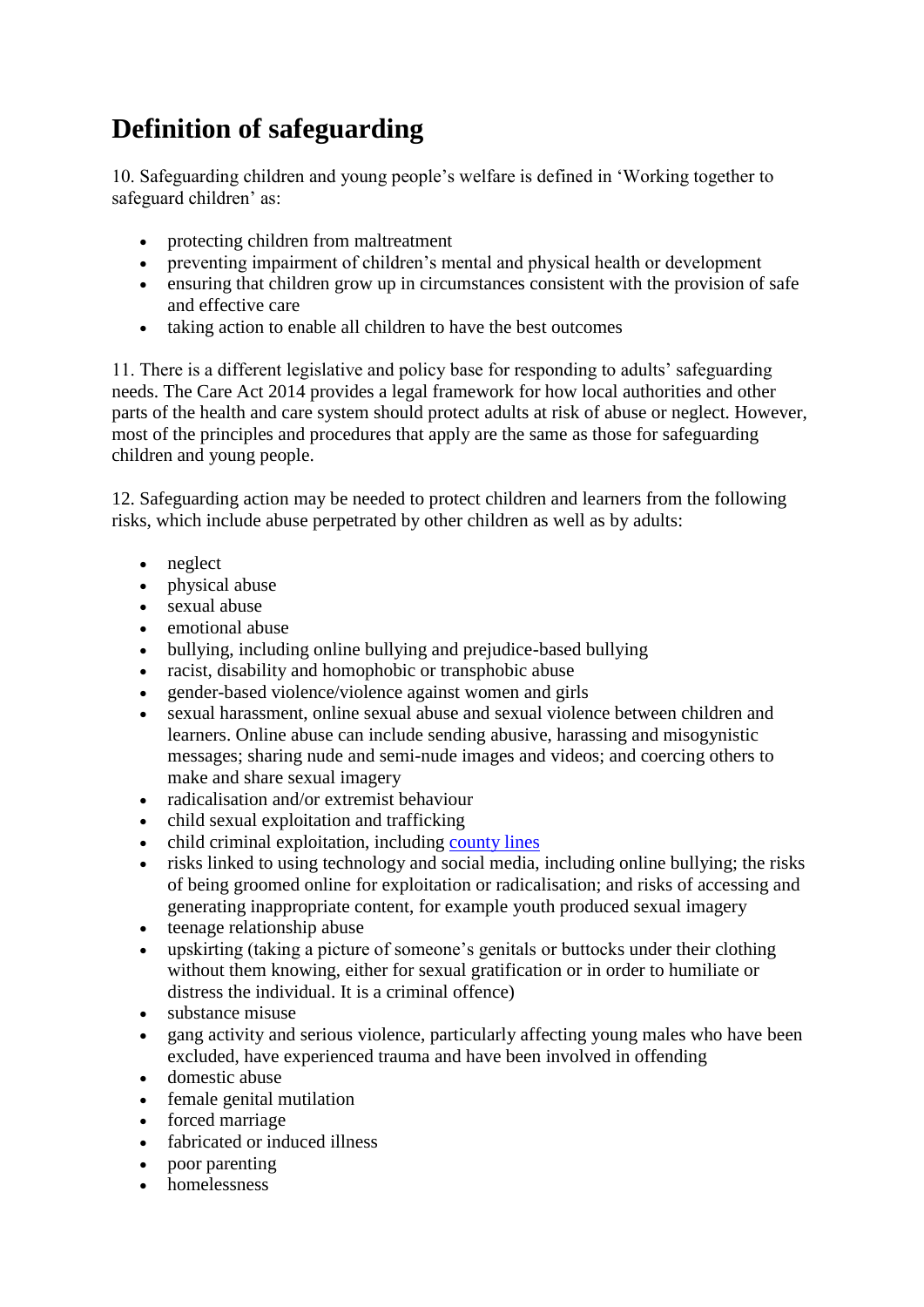- so-called honour-based violence
- other issues not listed here but that pose a risk to children, learners and vulnerable adults

13. Safeguarding is not just about protecting children, learners and vulnerable adults from deliberate harm, neglect and failure to act. It relates to broader aspects of care and education, including:

- children's and learners' health and safety and well-being, including their mental health
- meeting the needs of children who have special educational needs and/or disabilities (SEND)
- the use of reasonable force
- meeting the needs of children and learners with medical conditions
- providing first aid
- educational visits
- intimate care and emotional well-being
- online safety and associated issues
- appropriate arrangements to ensure children's and learners' security, taking into account the local context

### **The signs of successful safeguarding arrangements**

14. When inspecting safeguarding, inspectors will need to use their professional judgement about the extent to which arrangements in a setting are having a positive impact on the safety and welfare of children and learners. This list is intended to help inspectors arrive at those judgements.

15. In settings that have effective safeguarding arrangements, there will be evidence of the following.

- There is a whole-institution approach to safeguarding. This means ensuring that safeguarding and child protection are at the forefront of, and underpin all relevant aspects of, process and policy development. Ultimately, all systems, processes and policies should operate with the best interests of children and learners at their core.
- Children and learners are protected and feel safe. Those who are able to communicate know how to complain and understand the process for doing so. Systems should be in place, and they should be well promoted, easily understood and easily accessible for children to confidently report abuse. Children know their concerns will be treated seriously, and know they can safely express their views and give feedback. There is a robust and proactive response from adults working with children and learners that reduces the risk of harm or actual harm to them. Adults working with them know and understand the indicators that may suggest that a child, learner or vulnerable adult is suffering or is at risk of suffering abuse, neglect or harm. This includes the risk of abuse and neglect in the home as well as risks outside the home such as sexual and/or criminal exploitation, radicalisation, bullying and children going missing. Adults take the appropriate and necessary action in accordance with local procedures and statutory guidance.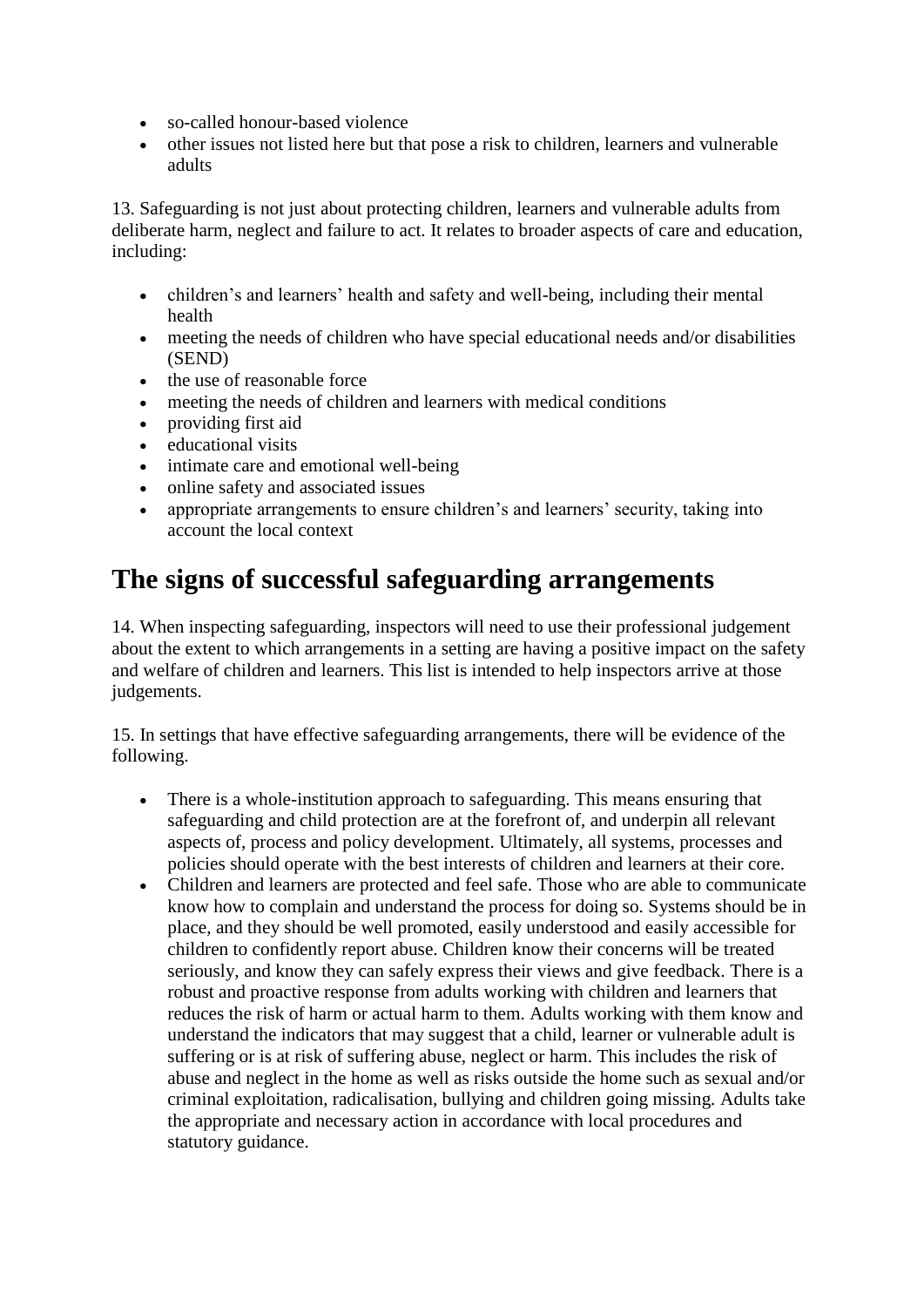- Leaders and managers have put in place effective child protection and staff behaviour policies that are well understood by everyone in the setting. For schools and further education and skills settings, there are also effective policies for tackling bullying, sexual harassment, online sexual abuse and sexual violence between children and learners.
- All staff and other adults working within the setting are clear about procedures where they are concerned about the safety of a child or learner. There is a named and designated lead who is empowered to play an effective role in pursuing concerns and protecting children and learners.<sup>[\[footnote 1\]](https://www.gov.uk/government/publications/inspecting-safeguarding-in-early-years-education-and-skills/inspecting-safeguarding-in-early-years-education-and-skills#fn:1)</sup>
- Children and learners can identify a trusted adult with whom they can communicate about any concerns. They report that adults listen to them and take their concerns seriously. Where children or learners have been or are at risk of harm, the trusted adult has been instrumental in helping them to be safe in accordance with agreed local procedures. Children who are unable to share their concerns, for example babies and very young children, form strong attachments to those who care for them through the effective implementation of the key person system.
- The setting makes effective use of early help services to provide children and learners with additional support when they need it.
- Written records are made in an appropriate and timely way and are held securely where adults working with children or learners are concerned about their safety or welfare. Those records are shared appropriately with other agencies and professionals where this is necessary to safeguard the child/learner, while complying with data protection legislation.
- Any child protection and/or safeguarding concerns are shared in a timely way with the relevant local authority and give as much detail as possible. Where the concern is about suspected harm or risk of harm to a child, the referral is made to the children's social care department of the local authority for the area where the child lives. Where the concern is an allegation about a member of staff in a setting, or another type of safeguarding issue affecting children and learners in a setting, the matter is referred to the local authority designated officer (LADO) in the local authority in which the setting is located.
- A record of referrals is retained. There is evidence that any agreed action following a referral has been taken promptly to protect the child or learner from further harm. There is evidence, where applicable, that staff understand when to make referrals when there are issues concerning peer-on-peer abuse, criminal or sexual exploitation, radicalisation and/or extremism or that they have sought additional advice and support. Children and learners are supported, protected and informed appropriately about the action the adult is taking to share their concerns. Parents and guardians are made aware of concerns. Their consent is sought in accordance with local procedures unless doing so would increase the risk of harm to a child, learner or vulnerable adult.
- There is a written plan in place that has clear and agreed procedures to protect a child, learner or vulnerable adult. For children who are the subject of a child in need plan or child protection plan or who are looked after, or vulnerable adults who have an education, health and care plan, the plan identifies the help that they should receive and the action to be taken if a professional has further concerns or information to report.
- Children who go missing from the setting they attend receive well-coordinated responses that reduce the harm or risk of harm to them. Risks are well understood, and their impact is minimised. Staff are aware of, and implement in full, local procedures for children who are missing from home and/or from education. Local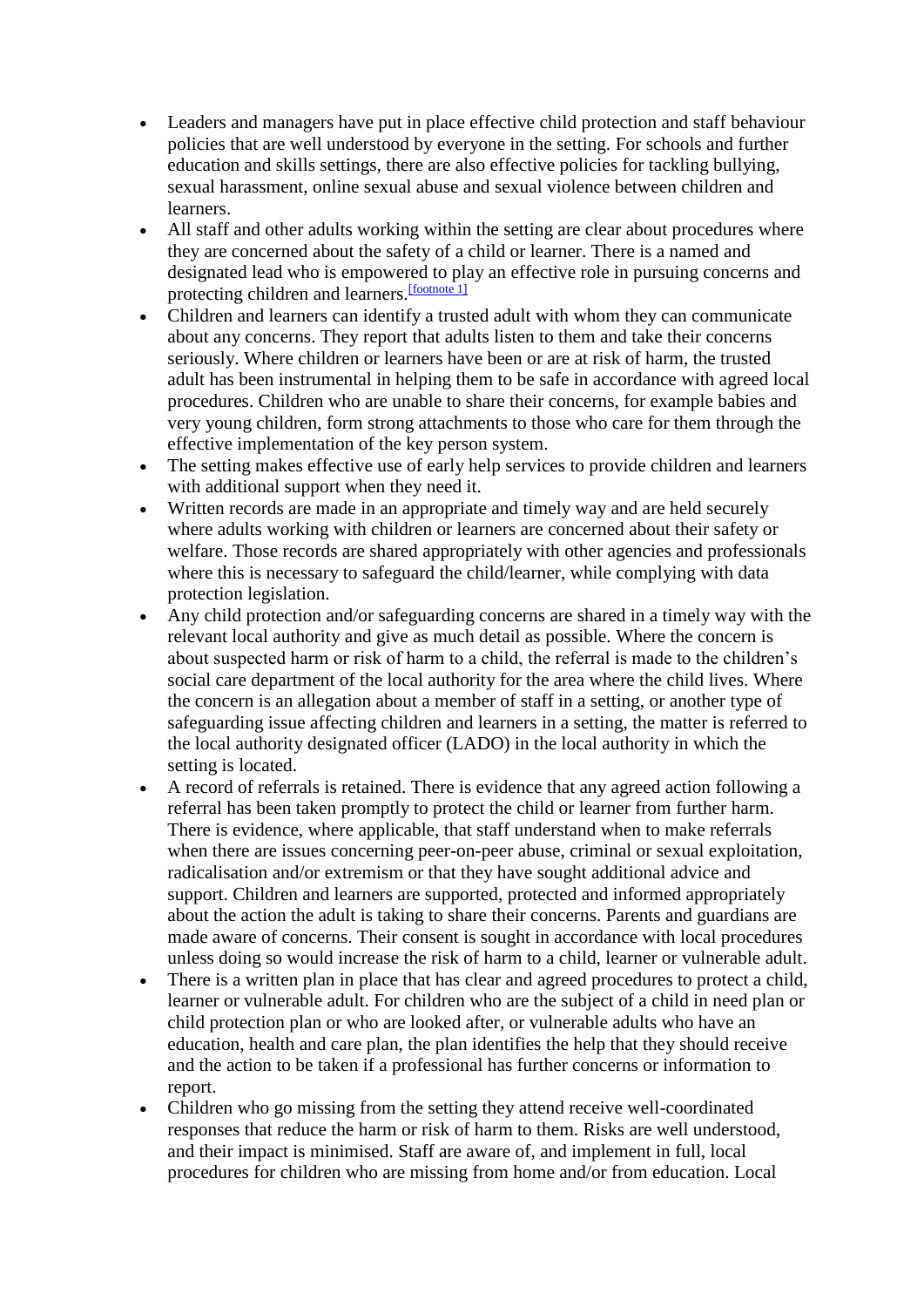procedures for notifying the local authority and parents are available, understood and followed. Comprehensive records are held and shared between the relevant agencies to help and protect children.

- Any risks associated with children and learners offending, misusing drugs or alcohol, self-harming, going missing, being vulnerable to radicalisation, being sexually and/or criminally exploited, or suffering sexual violence and/or sexual harassment, including online, are known by the adults who care for them. They are shared with the local authority children's social care service or other relevant agency. There are plans and help in place that are reducing the risk of harm or actual harm, and there is evidence that the impact of these risks is being minimised. These risks are kept under regular review and there is regular and effective liaison with other agencies where appropriate.
- Children and learners are protected and know how to get support if they experience bullying, homophobic behaviour, racism, sexism and other forms of discrimination. Any discriminatory behaviours are challenged and children and learners are helped and supported to treat others with respect.
- Adults understand the importance of challenging inappropriate and abusive behaviours between children and learners, and not allowing them to become normalised.
- Adults understand the risks associated with using technology, including social media, of bullying, grooming, exploiting, radicalising or abusing children or learners. They have well-developed strategies in place to keep children and learners safe and to support them to develop their own understanding of these risks and in learning how to keep themselves and others safe. Leaders oversee the safe use of technology when children and learners are in their care. They take action immediately if they are concerned about bullying or children's well-being. Leaders of early years settings implement the required policies on the safe use of mobile phones and cameras in settings.
- Leaders and staff make clear risk assessments and respond consistently to protect children and learners while enabling them to take age-appropriate and reasonable risks as part of their growth and development.
- Children and learners feel secure and, where they may present risky behaviours, they experience positive support from all staff. Babies and young children demonstrate their emotional security through the secure attachments they form with those who look after them and through their physical and emotional well-being. Practitioners teach young children the language of feelings, helping them to appropriately develop their emotional literacy (see pages 8 to 9 of the ['Statutory framework for the early](https://www.gov.uk/government/publications/early-years-foundation-stage-framework--2)  [years foundation stage',](https://www.gov.uk/government/publications/early-years-foundation-stage-framework--2) which set out the personal, social and emotional development area of learning). Staff respond with clear boundaries about what is safe and acceptable and they seek to understand the triggers for children and learners' behaviour. They develop effective responses as a team and review those responses to assess their impact, taking into account the views and experiences of the child or learner.
- Positive behaviour is promoted consistently. Staff use effective de-escalation techniques and creative alternative strategies that are specific to the individual needs of children and learners. [Reasonable force,](https://www.gov.uk/government/publications/use-of-reasonable-force-in-schools) including restraint, is only used in strict accordance with the legislative framework to protect the child or learner and those around them. All incidents are reviewed, recorded and monitored, and the views of the child or learner are sought and understood. Monitoring of the management of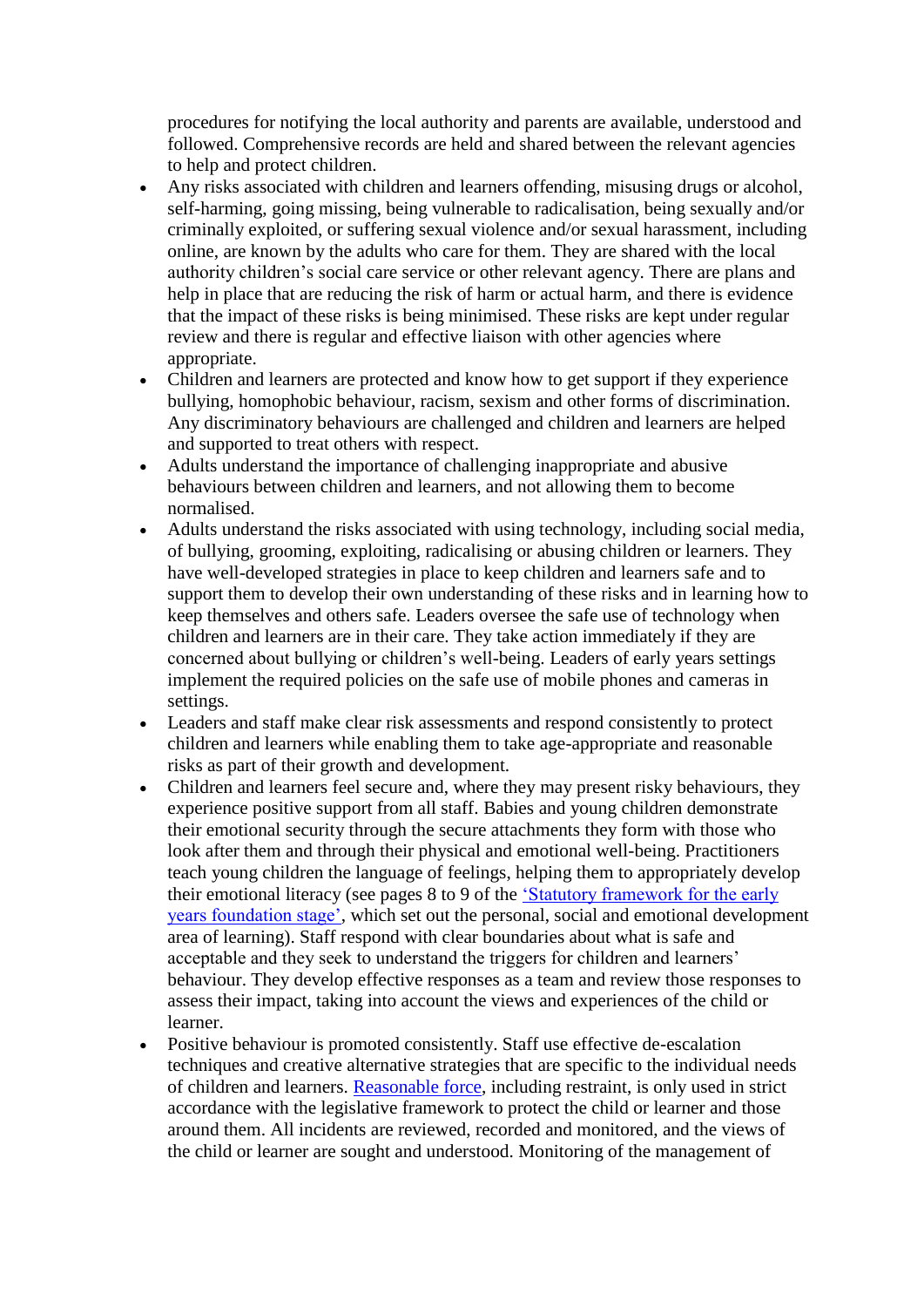behaviour is effective and the use of any restraint significantly reduces or ceases over time. See further [guidance on inspecting the use of restraint and restrictions of liberty.](https://www.gov.uk/government/publications/positive-environments-where-children-can-flourish)

- Adults understand that children and learners' poor behaviour may be a sign that they are suffering harm or that they have been traumatised by abuse. For more information, see ['Growing up neglected'.](https://www.gov.uk/government/publications/growing-up-neglected-a-multi-agency-response-to-older-children)
- In cases of sexual violence and sexual harassment, including online, between children and learners, staff should consider what support might be needed for the perpetrators as well as the victims of the abuse.
- Staff and volunteers working with children and learners are carefully selected and vetted according to statutory requirements. Once appointed, leaders consider staff/volunteers' ongoing suitability in order to prevent the risk of harm to children and learners.
- There are clear and effective arrangements for staff development and training on the protection and care of children and learners. Staff and other adults receive regular supervision and support if they are working directly and regularly with children and learners whose safety and welfare are at risk.
- The physical environment for children and learners is safe and secure and protects them from harm or the risk of harm.
- All staff and carers have a copy of and understand the written procedures for managing safeguarding allegations/concerns about members of staff and other adults working in the school. They know how to make a complaint and understand policies on whistle-blowing and how to manage other concerns about the practice of adults in respect of the safety and protection of children and learners.

### **Evidence to look for when inspecting safeguarding arrangements**

16. This section provides guidance on the evidence that inspectors should look for when reviewing safeguarding arrangements in a setting. It is not exhaustive and should be read alongside the relevant inspection handbook.

17. Inspectors should look for evidence of the extent to which leaders, governors and managers create a positive culture and ethos where safeguarding is an important part of everyday life in the setting, backed up by training at every level. Inspectors should consider the content, application and effectiveness of safeguarding policies and procedures. They should consider the quality of safeguarding practice, including evidence that staff understand and follow the setting's safeguarding procedures and are aware of the signs that children or learners may be at risk of harm either within the setting or in the family or wider community outside the setting.

18. In schools and further education and skills providers, leaders, governors and managers should assume that sexual harassment, online sexual abuse and sexual violence are happening in and around the setting, even when there are no specific reports. They should put in place a whole-establishment approach to address them. This includes an effective behaviour policy with appropriate sanctions, pastoral support and a carefully planned relationships, sex and health education curriculum that covers issues of consent. Inspectors should look for evidence that settings are alert to factors that increase children's and learners' vulnerability or potential vulnerability. These factors include mental ill health, domestic abuse, having additional needs, and being from groups at greater risk of exploitation and/or of feeling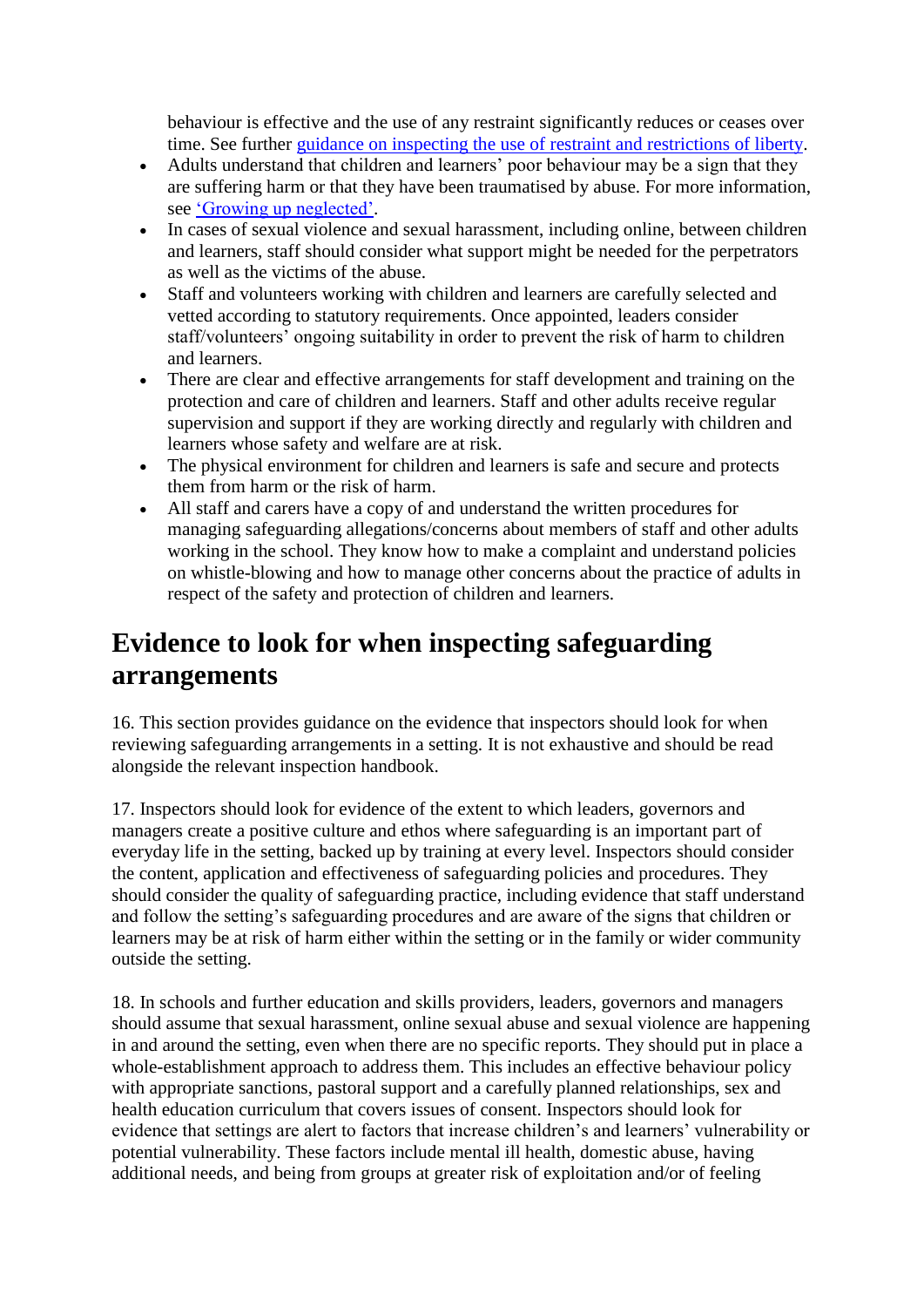unable to report abuse (for example, girls and LGBT+ children). Inspectors will also seek to understand how any barriers that could prevent a child or learner from making a disclosure, for example communication needs, are identified and addressed.

19. Inspectors should consider how far leaders and managers have put in place effective arrangements to:

- identify children and learners who may need early help or are at risk of neglect, abuse, grooming or exploitation
- help prevent abuse by raising awareness among children and learners of safeguarding risks and how and where to get help and support if they need it
- help those children and learners who are at risk of abuse and need early help or statutory social care involvement, keeping accurate records, making timely referrals where necessary and working with other agencies to ensure that children and learners get the help and support they need
- manage allegations about adults who may be a risk and check the suitability of staff to work with children, learners and vulnerable adults

### **Inspecting how effectively leaders and governors create a safeguarding culture in the setting**

20. Inspectors should consider how well leaders and managers in early years settings, schools and further education and skills providers have created a culture of vigilance where:

- children's and learners' welfare is promoted
- abusive or inappropriate behaviour is challenged
- timely and appropriate safeguarding action is taken for children or learners who need extra help or who may be suffering or likely to suffer harm

21. Leaders of schools and further education and skills settings should assume that sexual harassment, online sexual abuse and sexual violence are happening in and around the establishment, even when there are no specific reports, and should put in place a wholeestablishment approach to address them. Inspectors should evaluate how well early years settings, schools and further education and skills providers fulfil their statutory responsibilities and how well staff exercise their professional judgement in keeping children and learners safe.

22. Inspectors should consider evidence that:

- leaders, governors and supervisory bodies (where appropriate) fulfil statutory requirements, such as those for disability, safeguarding, recruitment and health and safety (we use 'governors' throughout this guidance to also cover those responsible for governance in further education and skills settings)
- child protection/safeguarding and staff behaviour policies and procedures are in place, consistent with government guidance, refer to locally agreed multi-agency safeguarding arrangements and are regularly reviewed. Leaders and governors ensure that these policies and procedures are understood and followed by all staff
- staff, leaders and managers recognise that children and learners are capable of abusing their peers and this risk is covered adequately in the child protection or safeguarding policy. It is assumed that sexual harassment, online sexual abuse and sexual violence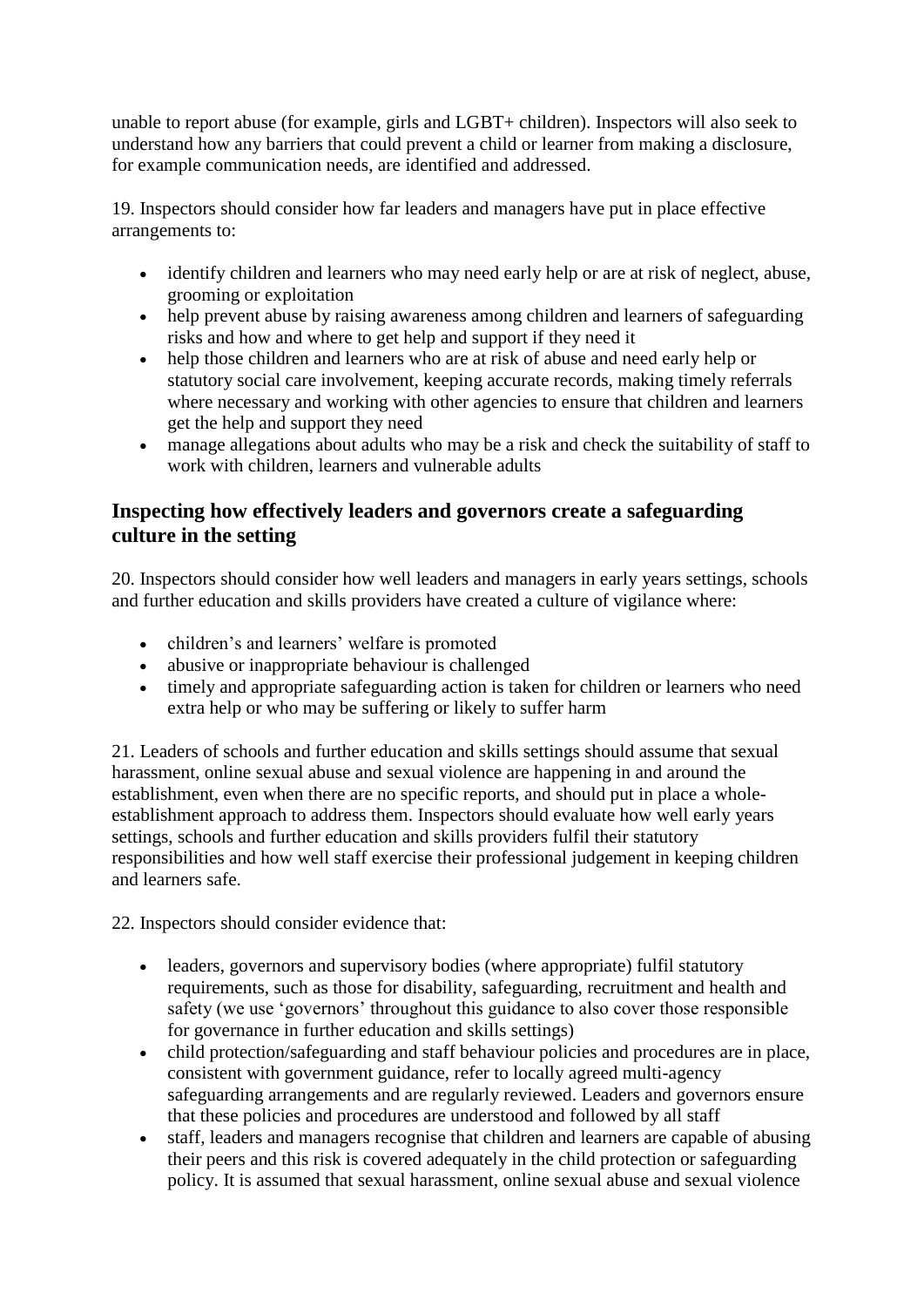are happening in and around the setting, even when there are no specific reports, and the setting has a whole-establishment approach to address them

- the provider has trained staff to understand how to handle reports of sexual violence and harassment between children and learners, both on and outside school premises, in line with the [relevant guidance.](https://www.gov.uk/government/publications/sexual-violence-and-sexual-harassment-between-children-in-schools-and-colleges) Staff are confident about what to do if a child or learner reports that they have been sexually abused or harassed by a peer or asked to share sexual imagery
- the child protection or safeguarding policy reflects the additional barriers that exist when recognising the signs of abuse and neglect of children who have SEND
- children and learners feel safe
- staff, leaders, governors, those from supervisory bodies (where appropriate) and volunteers receive appropriate training on safeguarding at induction followed by regular updates. They also receive updates on safeguarding and child protection at least annually. They demonstrate knowledge of their responsibilities relating to the protection of children, learners and vulnerable adults
- staff are supported to have a good awareness of the signs that a child or learner is being neglected or abused, as described in ['What to do if you're worried a child is](https://www.gov.uk/government/publications/what-to-do-if-youre-worried-a-child-is-being-abused--2)  [being abused'](https://www.gov.uk/government/publications/what-to-do-if-youre-worried-a-child-is-being-abused--2)
- there is a designated senior member of staff in charge of safeguarding arrangements who has been trained to the appropriate level and understands their responsibilities relating to the safeguarding and protection of children, learners and vulnerable adults. Designated members of staff in schools and colleges are a senior member of the leadership team, they receive safeguarding training every 2 years and their knowledge and skills are refreshed at regular intervals (at least annually), as set out in ['Keeping](https://www.gov.uk/government/publications/keeping-children-safe-in-education--2)  [children safe in education'.](https://www.gov.uk/government/publications/keeping-children-safe-in-education--2) Designated safeguarding leads in schools and colleges act as the main point of contact with the local safeguarding partnership. During term time, they, or an appropriately trained deputy, are available during opening hours for staff to discuss safeguarding concerns
- staff know who their designated safeguarding lead is, what they are responsible for, and the names of any deputies
- the setting identifies children or learners who may be at risk of abuse or neglect, or who may need support with their mental health
- staff are alert to circumstances when a child or learner may need early help
- the setting has clear policies and procedures for dealing with children and learners who go missing from education, particularly those who go missing on repeat occasions. This might include repeat absences for part of the day. Leaders, managers and staff are alert to signs that children and learners who are missing might be at risk of abuse, neglect and/or exploitation. Where reasonably possible, the school or college holds more than one emergency contact number for each learner
- appropriate action is taken when children and learners stop attending the setting or do not attend regularly; for schools, this includes informing the local authority when a pupil is going to be deleted from the register
- action is taken to ensure that children are taught about safeguarding risks, including keeping themselves safe online, as set out in ['Teaching online safety in schools'](https://www.gov.uk/government/publications/teaching-online-safety-in-schools)
- there is a clear approach to implementing the 'Prevent' duty and keeping children and learners safe from the dangers of radicalisation and extremism, including by encouraging open debate about different points of view and beliefs
- the setting takes effective action to prevent and tackle discriminatory and derogatory language, including language that is derogatory about disabled people and homophobic, sexist and racist language. As part of the curriculum, children and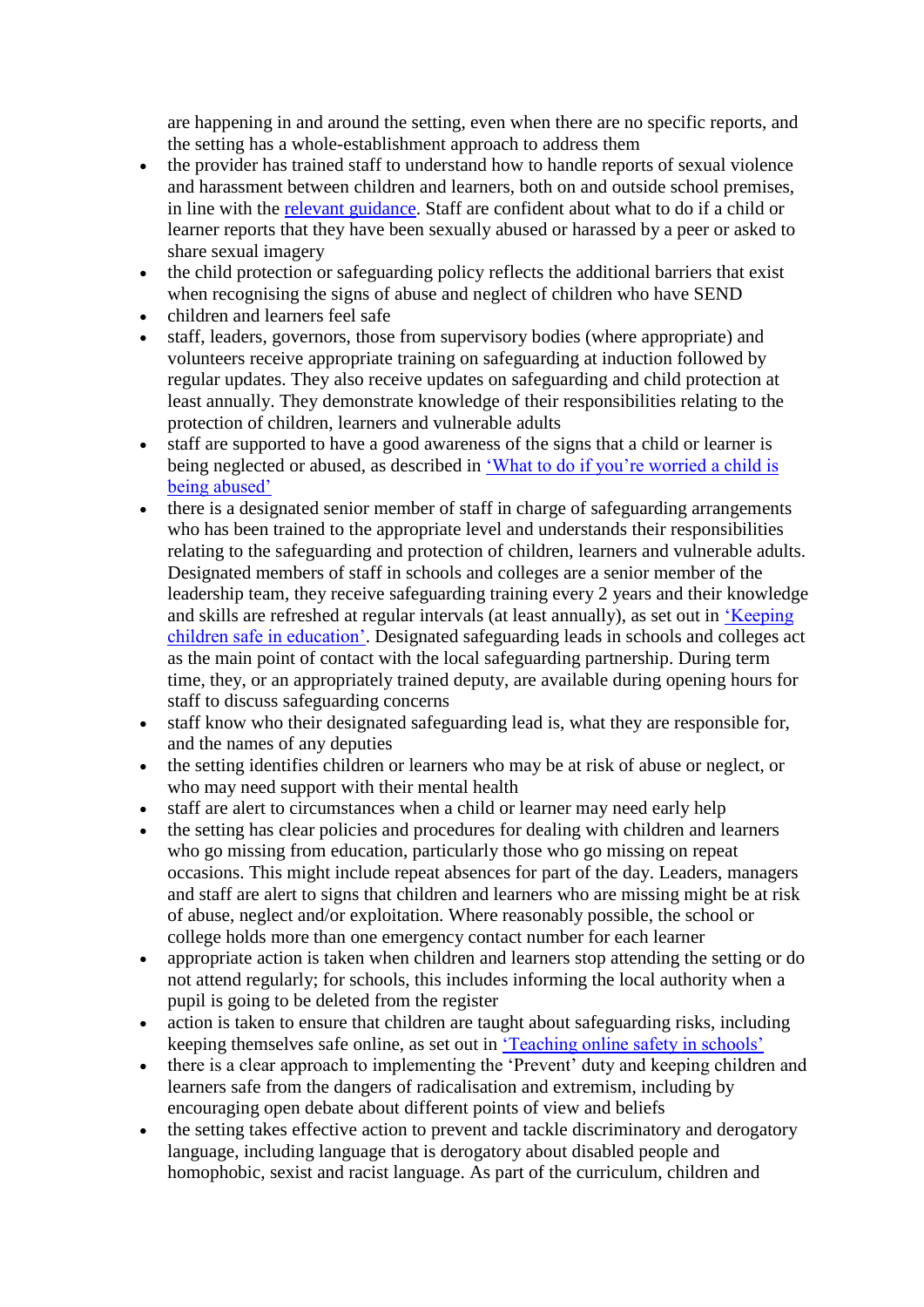learners are supported to understand what constitutes a healthy relationship both online and offline, and to recognise risk, for example risks associated with criminal and sexual exploitation, sexual violence and harassment, domestic abuse, female genital mutilation, forced marriage, substance misuse, gang activity, radicalisation and extremism. They are aware of the support available to them

- staff, leaders and managers understand the risks posed by adults or young people who use the internet to bully, groom or abuse children, learners and vulnerable adults; there are well-developed strategies in place to keep children and learners safe and to support them in learning how to recognise when they are at risk and how to get help when they need it
- staff understand the importance of considering wider environmental factors that may be present in a child or learner's life that are a threat to their safety and/or welfare
- the setting promotes children and learners' resilience and supports their mental health and well-being, for example, in schools and colleges there may be a senior mental health lead who coordinates this
- teachers understand their mandatory duty to report to police any known case of [female genital mutilation](https://www.gov.uk/government/publications/mandatory-reporting-of-female-genital-mutilation-procedural-information) on a girl under the age of 18
- staff, leaders and managers oversee the safe use of electronic devices and social media by staff, children and learners. They take action immediately if they are concerned about bullying or risky behaviours
- appropriate filters and monitoring systems are in place to protect children and learners from potentially harmful online material and to protect systems from cyber-security risks
- appropriate arrangements are made with regards to health and safety to protect staff, children and learners from harm
- staff in schools and colleges are supported to make reasonable judgements about when it may be appropriate to use physical contact with a learner or child to protect them from injury
- the setting's premises provide a safe learning environment, with secure access

#### **Inspecting arrangements for staff recruitment and vetting**

23. We expect early years settings, schools and further education and skills providers to be able to show that they meet all regulations and duties for the purposes of the safeguarding judgement under leadership and management. These are detailed in the inspection handbooks for each remit.

24. Inspectors should check the single central record early in inspections of schools and colleges. It should be complete and meet statutory requirements.<sup>[\[footnote 2\]](https://www.gov.uk/government/publications/inspecting-safeguarding-in-early-years-education-and-skills/inspecting-safeguarding-in-early-years-education-and-skills#fn:2)</sup> During early years inspections, inspectors will check that the provider is able to produce evidence of suitability of relevant staff and adults.

25. Inspectors should also check the setting's policy and procedures for ensuring that visitors are suitable and checked and monitored as appropriate. Visitors may include, for example, external speakers at school assemblies.

26. Registered early years providers are expected to make all records available at inspection. If evidence of suitability is not kept on site, inspectors can accept this evidence later during the inspection as long as it is provided before final feedback is given.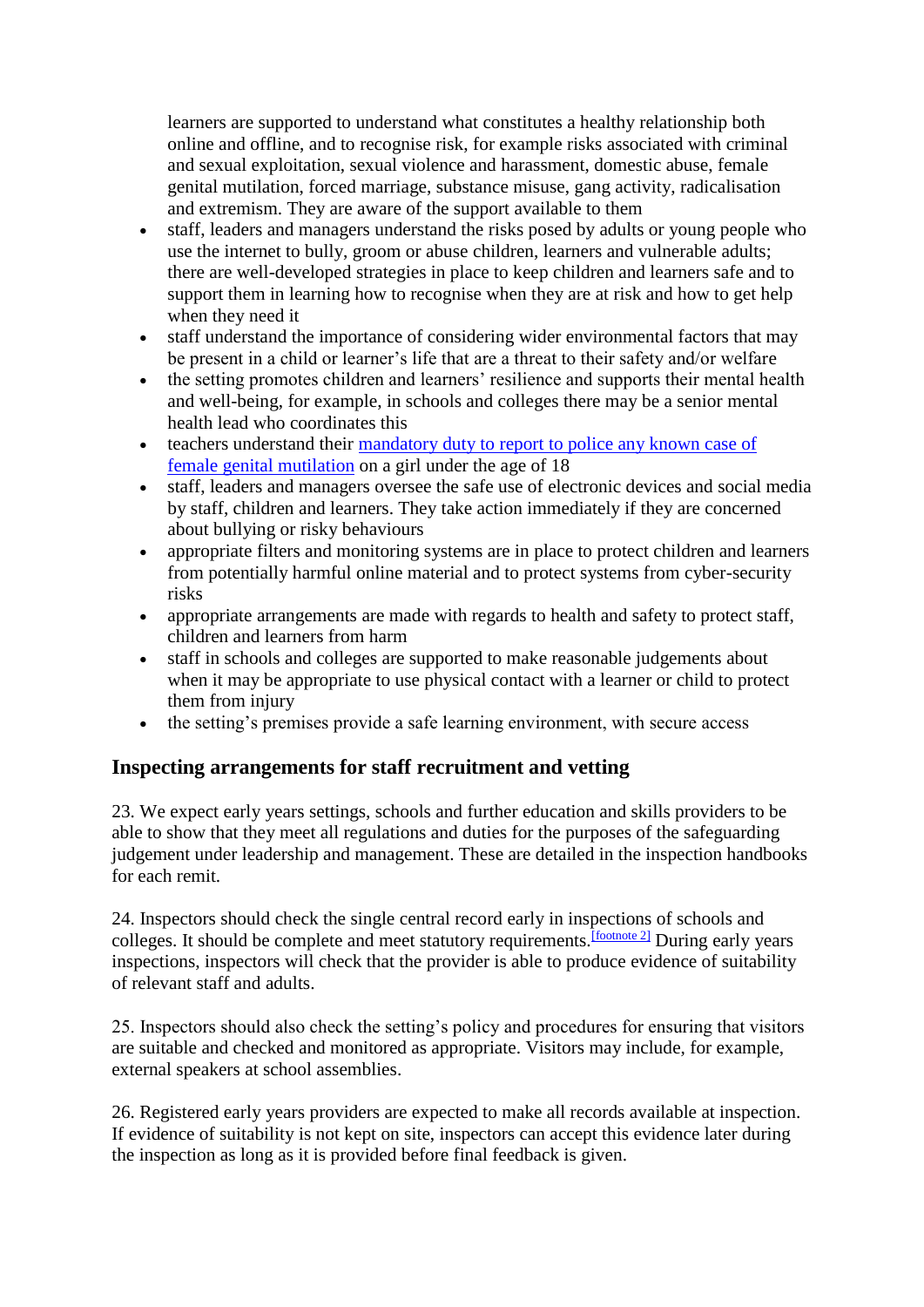27. If there is a minor administrative error on a single central record, such as a missing date, and this can be easily rectified before the final team meeting, the school or college will be given the chance to resolve the issue.

28. We define minor administrative errors in the single central record as:

- failure to record one or two dates
- individual entries that are illegible
- one or two omissions where it is clear that the information is already held by the school or college but the school or college has failed to transfer over the information in full to the single central record

29. We will not make any allowance for failures, such as breaches to the requirements for Disclosure and Barring Scheme (DBS) checks.

30. For specified early or later years childcare, inspectors are not expected to make enquiries as to whether any member of staff is disqualified. However, inspectors should determine whether the provider knows its legal obligations and whether it has effective systems in place to find out information about whether a person may be disqualified.

31. To employ a disqualified person knowingly constitutes an offence. Should an inspector become aware that a member of staff is, or may be, disqualified and has not been granted a waiver, this must be considered when making the judgement on the effectiveness of safeguarding.

32. Where an early years setting, school or college has recruited volunteers who are not checked, inspectors should explore with senior leaders and governors how the registered provider or school has reached this decision. For example, they should find out how it has assessed the level of supervision provided.

33. In the case of trainee teachers and students on placement, if they are employed by the setting, school or college, then they should be subject to the same checks under regulations as other members of staff. If trainee teachers are fee-funded, the school or setting should get written confirmation from the training provider that these checks have been carried out and that the trainee has been judged by the provider to be suitable to work with children. There is no requirement for a school to record details of fee-funded trainees on the single central record.

#### **Inspecting the quality of safeguarding practice**

34. Inspectors should look for evidence that the early years setting, school or further education and skills provider is implementing its safeguarding policy and processes effectively and keeping them under review. As well as ensuring that children and learners are safeguarded while on the premises, the setting should be proactive about anticipating and managing risks that children and learners face in the wider community. The setting should adhere to any locally agreed arrangements for safeguarding. All concerns and actions taken in response should be clearly recorded.

35. Where a child or learner is subject to a multi-agency plan and/or is currently receiving, or has been referred by the setting for, services or support from children's social care services,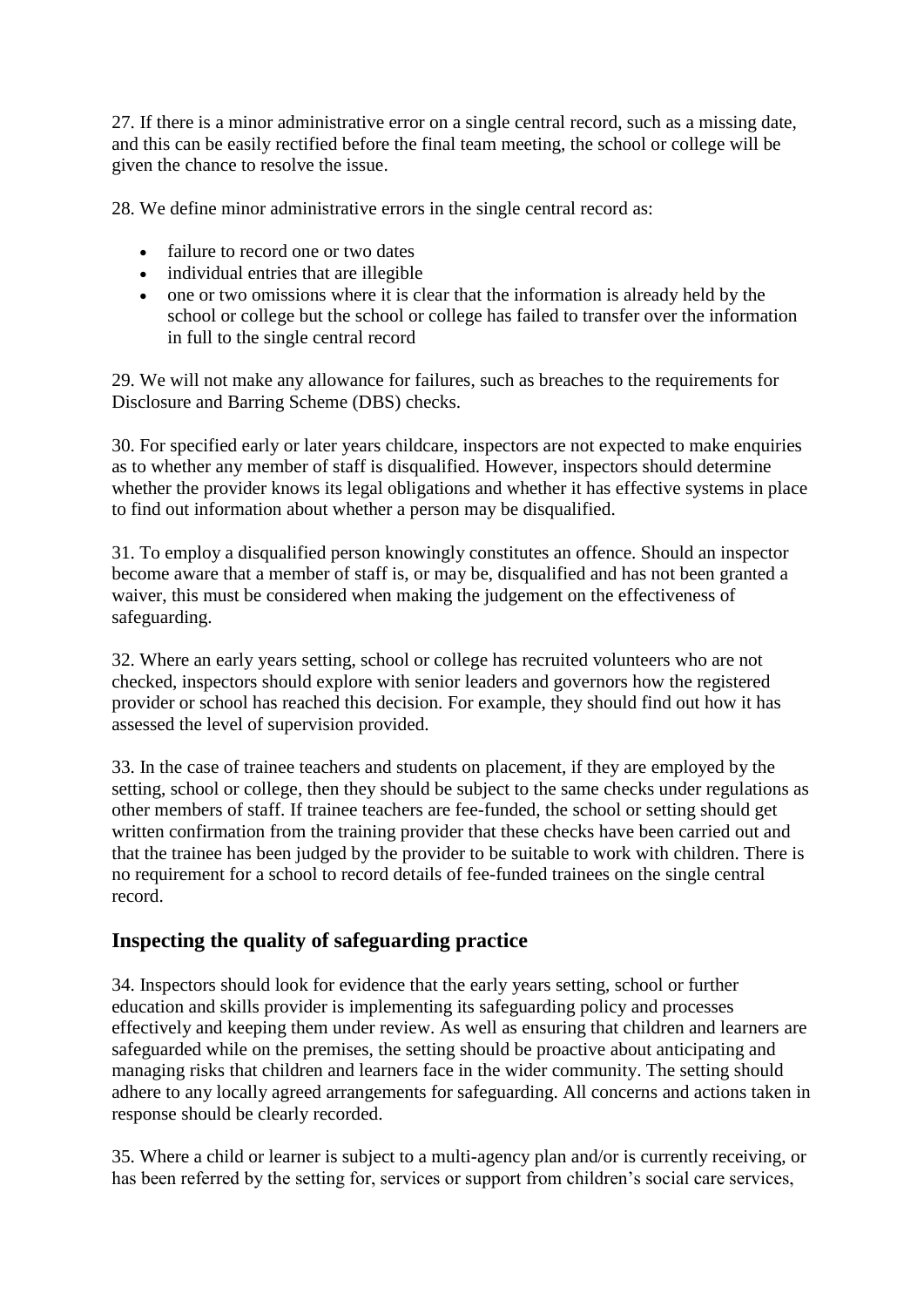inspectors should explore the role, actions and participation of the setting in this. They should explore how the setting is working in partnership with external agencies with the aim of improving the child's situation.

### **Inspecting arrangements for handling serious incidents and allegations**

36. On all inspections, the lead inspector must check whether there have been any safeguarding incidents or allegations since the last inspection that have either been resolved or that are ongoing. This should be done early in the inspection, if possible. This is to establish whether there is any information that could impact on the judgement of the effectiveness of safeguarding or any other aspect of the inspection that needs to be included in the report. In particular, inspectors will check:

- whether the early years setting, school or further education and skills provider has responded in a timely and appropriate way to concerns or allegations
- how effectively the early years setting, school or further education and skills provider has worked in partnership with external agencies regarding any concerns

# **Arriving at judgements about safeguarding arrangements**

37. The impact of safeguarding arrangements will be tested under the EIF judgement on the quality of leadership and management. Inspectors will arrive at a judgement about whether the early years setting, school or further education and skills provider has effective safeguarding arrangements or not. This judgement will contribute towards the overall judgement on the effectiveness of leadership and management.

38. Judgements must not be made solely based on the evidence that is presented during the inspection. Inspectors must probe further and take into account a range of evidence to evaluate the effectiveness of safeguarding arrangements over time. Inspectors should take into account any comments received by Ofsted from parents of children and learners who attend the setting.

39. Inspectors will consider the extent to which leaders, managers and those responsible for governance ensure that arrangements to protect children and learners:

- meet statutory requirements
- follow the applicable guidance
- promote their welfare including the prevention of radicalisation and extremism

The evidence for this will contribute to the inspectors' evaluation of the effectiveness of safeguarding. Evidence gathered in relation to attendance, behaviour – for example bullying – and how well children and learners are supported to keep themselves safe may also contribute, to a greater or lesser degree, to this judgement. In line with statutory guidance, inspectors will gather evidence as to whether staff are sensitive to signs of possible safeguarding concerns. These include poor or irregular attendance, persistent lateness or children missing from education. Inspectors will consider during each inspection any inspection survey comments about safeguarding from staff or pupils and any parental comments on Ofsted Parent View.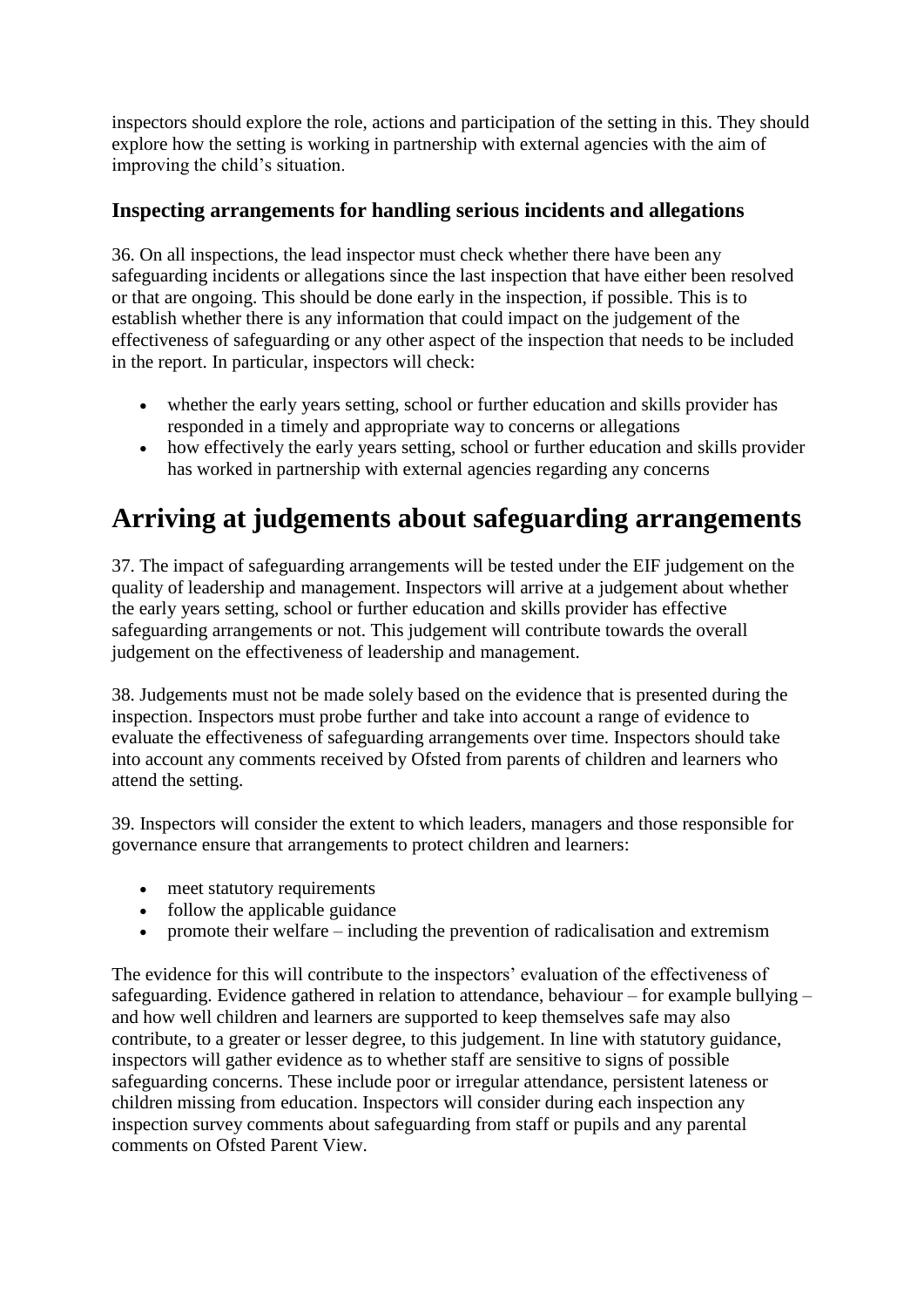40. Inspectors will evaluate, where applicable, the extent to which the provision is successfully promoting and supporting children's and learners' safety. For schools and further education and skills providers, this includes taking a proactive approach to managing the risks of sexual violence and sexual harassment, including online, between children and learners. Inspectors will consider, among other things, children's and learners' understanding of healthy and unhealthy relationships and how they are supported to keep themselves safe from risks such as exploitation and extremism, including when using the internet and social media. Inspectors should include online safety in their discussions with children and learners (covering topics such as online bullying and safe use of the internet and social media). Inspectors should investigate what the school or further education and skills provider does to educate pupils in online safety and how it deals with issues when they arise.

41. In relation to early years, inspectors should consider how staff promote young children's understanding of how to keep themselves safe from relevant risks and how this is monitored across the provision.

42. When judging the effectiveness of safeguarding procedures in independent school inspections, inspectors must take into account whether or not the school meets all the paragraphs in part 2 (spiritual, moral, social and cultural development of pupils), part 3 (welfare, health and safety of pupils), part 4 (suitability of staff, supply staff and proprietors) and part 5 (premises of and accommodation at schools) of the [independent school standards.](https://www.legislation.gov.uk/uksi/2014/3283/contents/made) The ['Leadership and management' section of the non-association independent schools](https://www.gov.uk/government/publications/independent-schools-inspection-handbook-eif/non-association-independent-schools-handbook-for-september-2021#leadership-and-management)  [handbook](https://www.gov.uk/government/publications/independent-schools-inspection-handbook-eif/non-association-independent-schools-handbook-for-september-2021#leadership-and-management) includes a section on managing sexual harassment, online sexual abuse and sexual violence between pupils.

### **Inspecting and reporting on safeguarding concerns**

43. Inspectors may identify safeguarding concerns about an early years setting, school or further education and skills provider during an inspection. The concerns may also be brought to the attention of an inspector or Ofsted before or during an inspection. Safeguarding concerns may include:

- delay or negligence in passing on concerns to the relevant agencies about a child or learner at risk of or suffering significant harm
- the suspension or redeployment of a member of staff and a current safeguarding investigation
- failure to follow statutory requirements, guidance, or locally agreed procedures for safer recruitment or for dealing with allegations against staff
- failure to comply with the legal duty to refer to the DBS a member of staff who has harmed, or poses a risk of harm to, a child

44. When reporting on these issues, inspectors must take care not to include any information that might lead to identification of an individual child or learner or of a member of staff who is, or may be, under investigation by another agency. Inspectors must be mindful that where a particular matter is under investigation it is not proven. It is also important that the inspection report should not contain information that might raise undue concerns among parents and the wider public that the children and learners in general are unsafe. There are instances when a member of staff may be absent because they have been suspended pending a safeguarding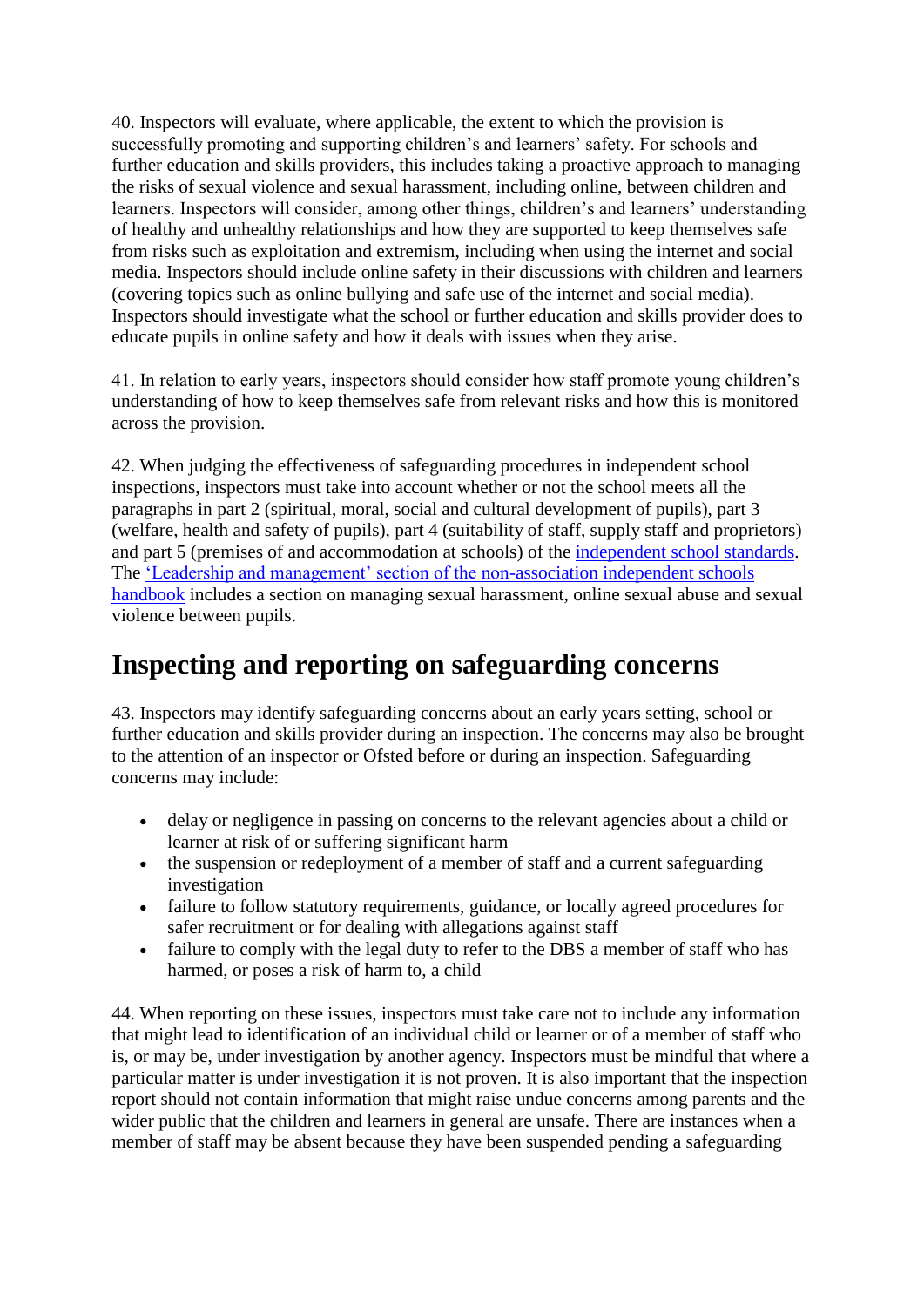investigation. Parents or other staff may not be aware of the suspension and are most unlikely to be aware of any detail.

45. If we are aware of a safeguarding issue relating to the provision before an inspection, then the lead inspector (if unsure of what action to take) should seek guidance from their senior manager before the inspection. The lead inspector should record information about the concern known to Ofsted as part of the inspection planning evidence. This is to provide a clear audit trail of the evidence used for the inspection.

46. Inspectors should ensure that they are aware of any information about safeguarding at the setting that is available to the public, reported in the press or online, including that available on the early years setting, school or further education and skills provider's website, if available. As part of their pre-inspection planning, the lead inspector should run an internet check to see whether there are any safeguarding issues that the inspection team may need to follow up on during the inspection. All information that is considered when planning for the inspection should be recorded as evidence.

47. Inspectors should consider carefully the judgements relating to the effectiveness of safeguarding, when it is known that a member of staff has been convicted of sexual or violent offences.

### **Reporting on evidence or allegations of child abuse, including serious incidents**

48. If, during an inspection, inspectors come across evidence or allegations of child abuse, the lead inspector should report the concerns using the following wording:

Concerns raised by [some children/learners/vulnerable adults or a child/learner/vulnerable adult or some parents/one parent] during the inspection are being examined by the appropriate bodies.

49. It is not the role of an inspector to investigate a child protection concern or an allegation against a member of staff. Inspectors should, however, satisfy themselves that appropriate referrals have been made in response to any child protection concerns.

50. In cases where Ofsted has become aware of another agency's investigation into a serious incident or allegations involving a setting, school or provider that we are inspecting, it may be appropriate to briefly mention this in the inspection report. This should be done in such a way that avoids the risk of prejudicing the outcome of the investigation or identifying individuals who are linked to the investigation. Any references will be confined to the most serious incidents, such as the death of a child or a serious safeguarding failure. Inspectors should avoid making any reference to a serious incident if there is any possibility that doing so would:

- prejudice an investigation or its outcome
- breach confidentiality
- risk identifying individuals subject to, or related to, the investigation

If a reference is to be made, it should be clear that Ofsted has not investigated and is not coming to any determination on the concerns raised.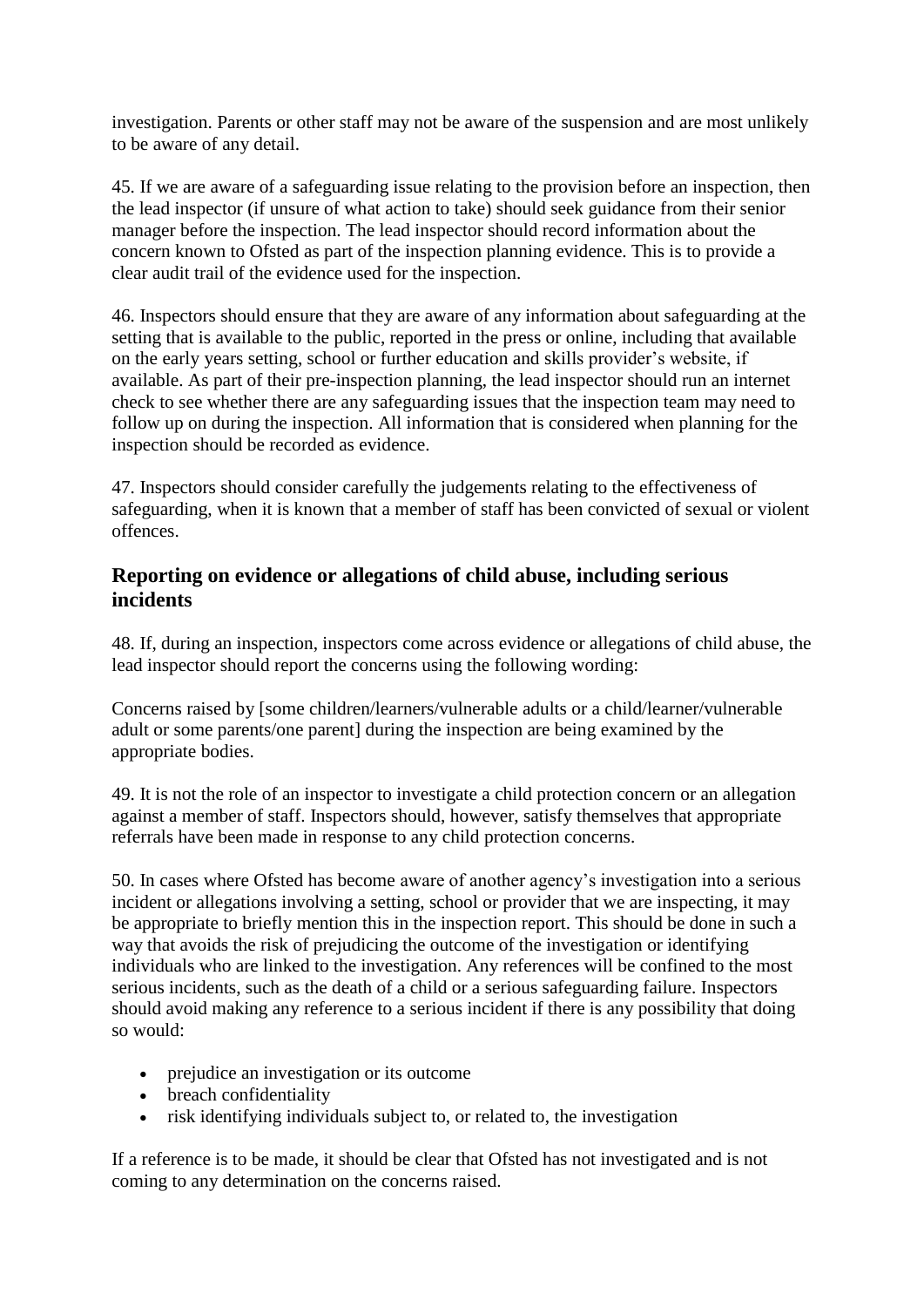51. Inspectors should note that the restrictions in paragraphs 48 to 50 of this guidance apply to what may be reported in the inspection report about active, external investigations, not to what may be included as lines of enquiry in the inspection. Inspectors are required and remain free to comment on any matter they believe is relevant to the quality of the safeguarding practice, as long as the comments are based on the inspection evidence.

### **Sentences to include in inspection reports when an investigation is in progress**

52. Where relevant and appropriate, the lead inspector should consider carefully, and seek advice about, inserting specific text in the 'Information about this setting or school' section of the report template. Before using the sentences below, inspectors must consider whether referring to an incident might cause prejudice to an ongoing investigation or inappropriately identify an individual. If they are in any doubt, inspectors must seek advice on the wording to be used.

#### **A serious incident that involves the setting**

Inspectors were aware during this inspection that a serious incident that occurred at the setting since the previous inspection is under investigation by the appropriate authorities. While Ofsted does not have the power to investigate incidents of this kind, actions taken by the setting/school/provider in response to the incident(s) were considered alongside the other evidence available at the time of the inspection to inform inspectors' judgements.

#### **An investigation into the death or serious injury of a child at the setting or while in the care of staff**

Inspectors were aware during this inspection that a serious incident that occurred at the setting/while a child was in the care of staff employed by the setting [for example during an educational visit – amend as appropriate] since the previous inspection is under investigation by the appropriate authorities. While Ofsted does not have the power to investigate incidents of this kind, actions taken by the setting/school/provider in response to the incident(s) were considered alongside the other evidence available at the time of the inspection to inform inspectors' judgements.

53. In situations where the incident concerns a child who attends or used to attend the early years setting or school, but the incident did not take place in the setting or school, the following form of words could be used:

Inspectors were aware during this inspection of a serious incident involving a child who attends/used to attend this setting/school/provision [delete as appropriate] that had occurred since the previous inspection. While Ofsted does not have the power to investigate incidents of this kind, actions taken by the setting/school/provider in response to the incident(s) were considered alongside the other evidence available at the time of the inspection to inform inspectors' judgements.

#### **An investigation into alleged child protection failings**

Inspectors were aware during this inspection that serious allegations of a child protection nature were being investigated by the appropriate authorities. While Ofsted does not have the power to investigate allegations of this kind, actions taken by the setting/school/provider in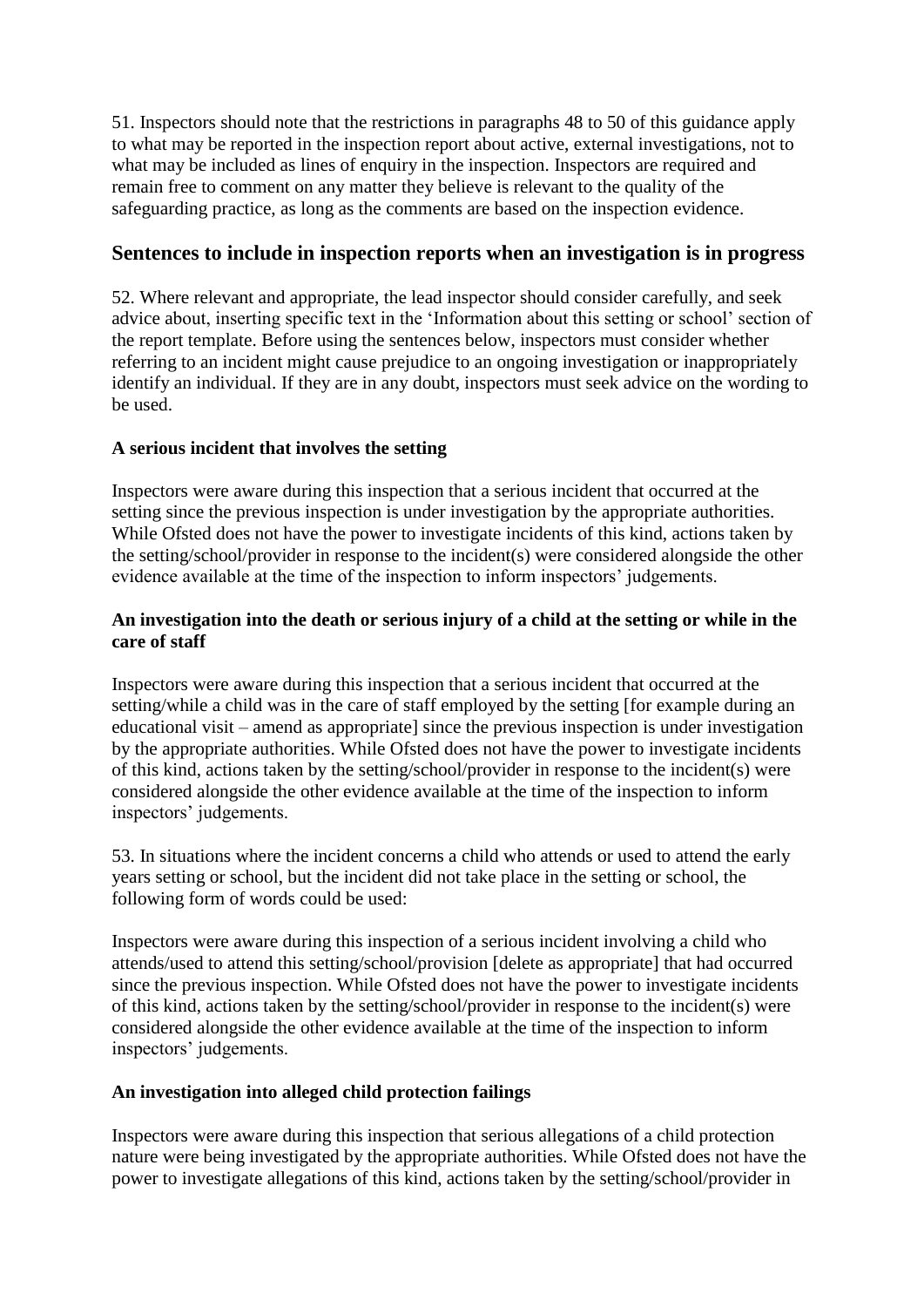response to the allegations(s) were considered alongside the other evidence available at the time of the inspection to inform inspectors' judgements.

#### **A police investigation into the use of restraint/restriction of liberty at the setting**

Inspectors were aware during this inspection of a police investigation into serious allegations about restriction of liberty at the setting/school/provider. While Ofsted does not have the power to investigate allegations of this kind, actions taken by the setting/school/provider in response to the allegation(s) were considered alongside the other evidence available at the time of the inspection to inform inspectors' judgements.

### **Annex 1. Safeguarding requirements for leaders and managers**

Governing bodies, boards of trustees, registered providers and proprietors (including management committees) must ensure that they comply with their safeguarding duties under legislation. In the case of academies, free schools and alternative provision academies, references to the proprietor include the academy trust. They must ensure that the policies, procedures and training in their early years settings, schools or colleges are effective and legally compliant at all times.

In schools and further education and skills providers, leaders, governors and managers should assume that sexual harassment, online sexual abuse and sexual violence are happening in and around the setting. This should be the case even when there are no specific reports. They should have a whole-establishment approach to address these issues.

The responsibilities placed on governing bodies, boards of trustees, registered providers, proprietors and management committees include:

- continuing to contribute to multi-agency working in line with statutory guidance, including 'Working together to safeguard children'
- ensuring that an effective safeguarding/child protection policy is in place, together with a staff behaviour policy, where applicable. For schools and colleges, the child protection policy should include procedures for minimising and dealing with sexual harassment, online sexual abuse and sexual violence and the approach to managing reports of sexual violence and harassment and concerns about the sharing of nude and semi-nude images (also known as youth-produced sexual imagery)
- appointing a designated safeguarding lead and, in schools and colleges, ensuring that they undergo child protection training every two years
- prioritising the welfare of children and learners and creating a culture where staff are confident to challenge senior leaders over any safeguarding concerns
- making sure that children and learners are taught how to recognise risk and know where to go for help when they need it
- putting in place appropriate safeguarding responses to children and learners who go missing from early years and education settings, particularly on repeat occasions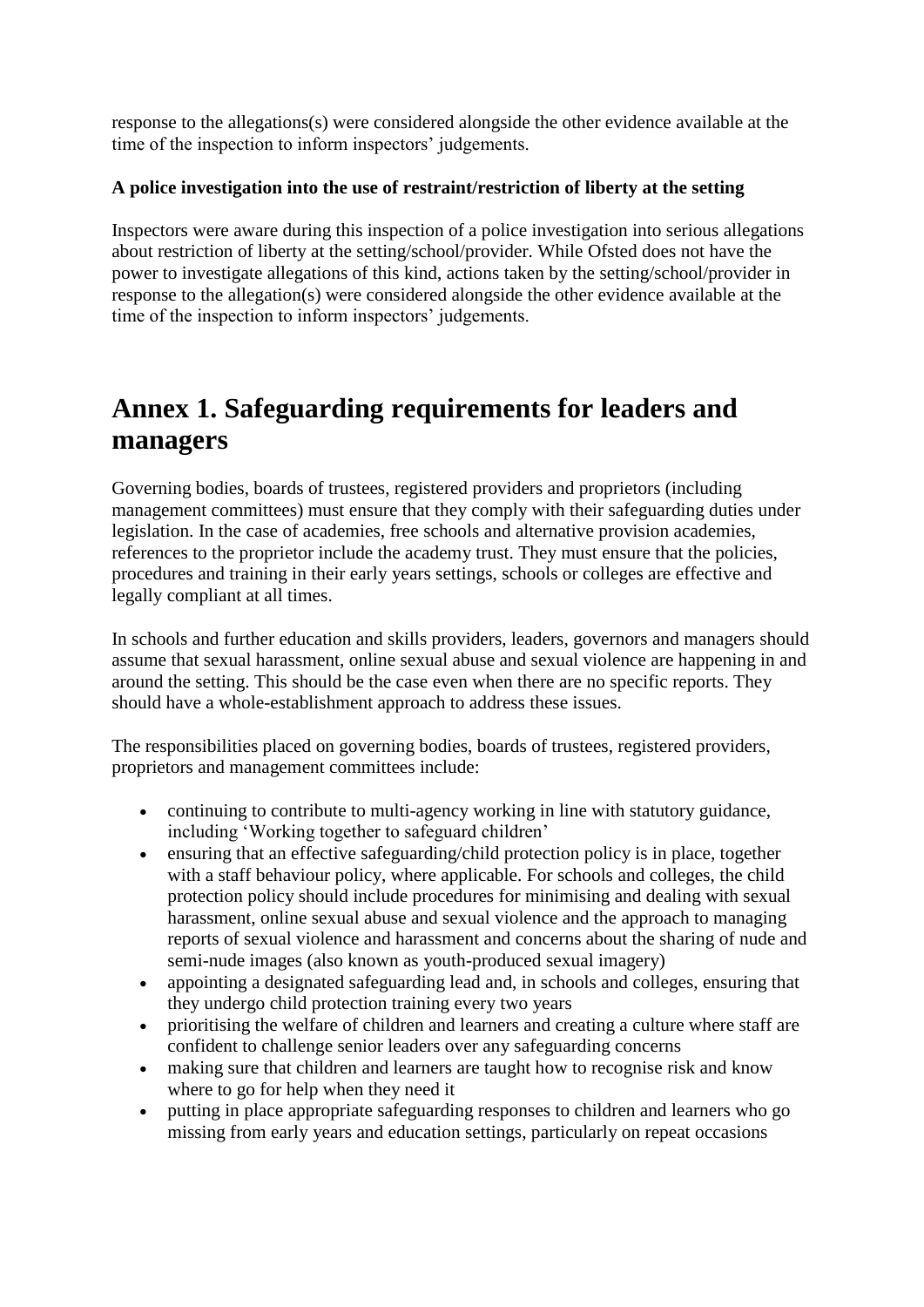- carrying out reasonable checks (for example, for links with extremism) on and assessing what will be appropriate supervision of all visitors who are intending to work with children, learners and/or staff or who may be visiting to address assemblies
- if named as a relevant agency, cooperating with the multi-agency safeguarding arrangements put in place by the local safeguarding partners. It is expected that, locally, the three safeguarding partners will name schools and colleges as relevant agencies and ensure that they are fully involved in the new arrangements

For schools and colleges, the responsibilities also include:

- having a senior board (or equivalent) level lead to take leadership responsibility for the school or college's safeguarding arrangements
- $\bullet$  understanding the local criteria for action<sup>[\[footnote 3\]](https://www.gov.uk/government/publications/inspecting-safeguarding-in-early-years-education-and-skills/inspecting-safeguarding-in-early-years-education-and-skills#fn:3)</sup> and the local protocol for assessment<sup>[\[footnote 4\]](https://www.gov.uk/government/publications/inspecting-safeguarding-in-early-years-education-and-skills/inspecting-safeguarding-in-early-years-education-and-skills#fn:4)</sup> and ensuring that these are reflected in policies and procedures
- having due regard to the need to prevent people from being drawn into terrorism in accordance with the Counter-Terrorism and Security Act 2015
- supporting staff to take a whole-establishment approach to preventing and responding to sexual violence and sexual harassment between children or learners, and supporting any children who are affected including the alleged victim and perpetrator, as per [DfE's advice on sexual violence and harassment](https://www.gov.uk/government/publications/sexual-violence-and-sexual-harassment-between-children-in-schools-and-colleges)
- appointing a designated teacher to promote the educational achievement of children who are looked after and who have left care through adoption, special guardianship or child arrangements orders of children who were adopted from state care outside of England and Wales

In addition, for governing bodies of maintained schools, proprietors of academies and management committees of pupil referral units, responsibilities also include:

 meeting their obligations under Section 100 of the Children and Families Act 2014 to make arrangements for [supporting pupils at their school with medical conditions.](https://www.gov.uk/government/publications/supporting-pupils-at-school-with-medical-conditions--3)

#### **Safe recruitment**

Governing bodies, boards of trustees, registered providers, proprietors and management committees should prevent people who pose a risk of harm from working with children or learners by:

- using safe recruitment practices for selecting and appointing staff and checking references. For schools and colleges, there is guidance on safe recruitment in part 3 of 'Keeping children safe in education'
- adhering to statutory responsibilities to carry out checks that enable a decision to be taken on the suitability of staff who work with children and learners
- taking proportionate decisions on whether to ask for checks beyond those that are required
- ensuring that volunteers are appropriately checked (if required) and supervised
- making sure that, in relation to maintained schools, at least one person on any appointment panel has had safer recruitment training
- ensuring that there are procedures in place to handle allegations against members of staff, volunteers and contractors. For schools and colleges, there should also be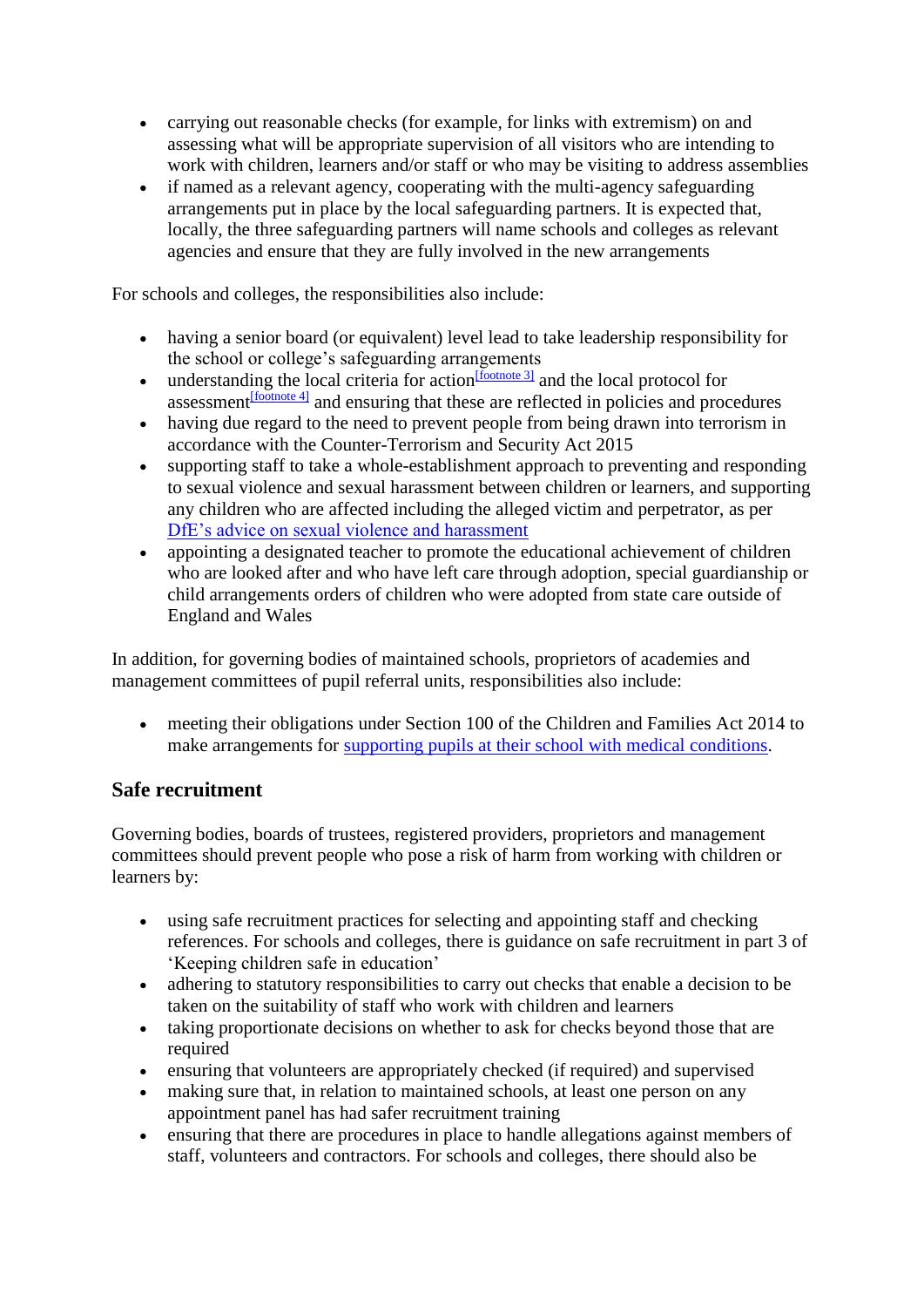procedures for recording and dealing with low-level concerns that do not meet the threshold for referral to the LADO

 making sure that there are procedures in place to handle allegations against other children or learners

Governing bodies, boards of trustees, registered providers, proprietors and management committees should ensure that allegations against members of staff and volunteers are referred to the LADO(s) who is/are involved in the management and oversight of allegations against people who work with children.

There must be procedures in place to make a referral to the DBS if a person in regulated activity has been dismissed or removed due to safeguarding concerns or would have been removed had they not resigned. This is a legal obligation and failure to do so is a criminal offence. For example, it is a criminal offence for an employer knowingly to take on an individual in a DBS-regulated activity (such as schools or childcare) who has been barred from such an activity.

Governing bodies of maintained schools and boards of trustees of academies must appoint a designated teacher to promote the educational achievement of children who are, or were previously, looked after. They must ensure that this person has appropriate training. Governing bodies, boards of trustees, registered providers, proprietors and management committees should ensure that staff have the skills, knowledge and understanding necessary to keep looked after children safe.

Early years providers, school leaders and further education and skills providers should create a culture of safe recruitment. This should include using recruitment procedures that help deter, reject or identify people who might abuse children and learners. Governing bodies, boards of trustees, registered providers and proprietors must act reasonably in making decisions about the suitability of prospective employees.

It is the registered provider's, board of trustees', proprietor's or governing body's responsibility to ensure that safe recruitment checks are carried out in line with the statutory requirements, set out in 'Keeping children safe in education'. There is no requirement to carry out retrospective checks on current staff. The necessary checks are those that were in force at the time the appointment was made.

Governing bodies, boards of trustees, registered providers and proprietors must ensure that when an individual is appointed to carry out teaching work, an additional check is carried out to ensure that the individual is not prohibited from teaching. For those who are to be involved in management roles in independent schools (including academies and free schools), an additional check is required to ensure that they are not prohibited from management under section 128 of the Education and Skills Act 2008.

Schools and colleges must keep a single central record. The record must cover the following people:

• all staff (including third-party supply staff and trainee teachers on salaried routes) who work in the school; in colleges, this means those providing education to children under the age of 18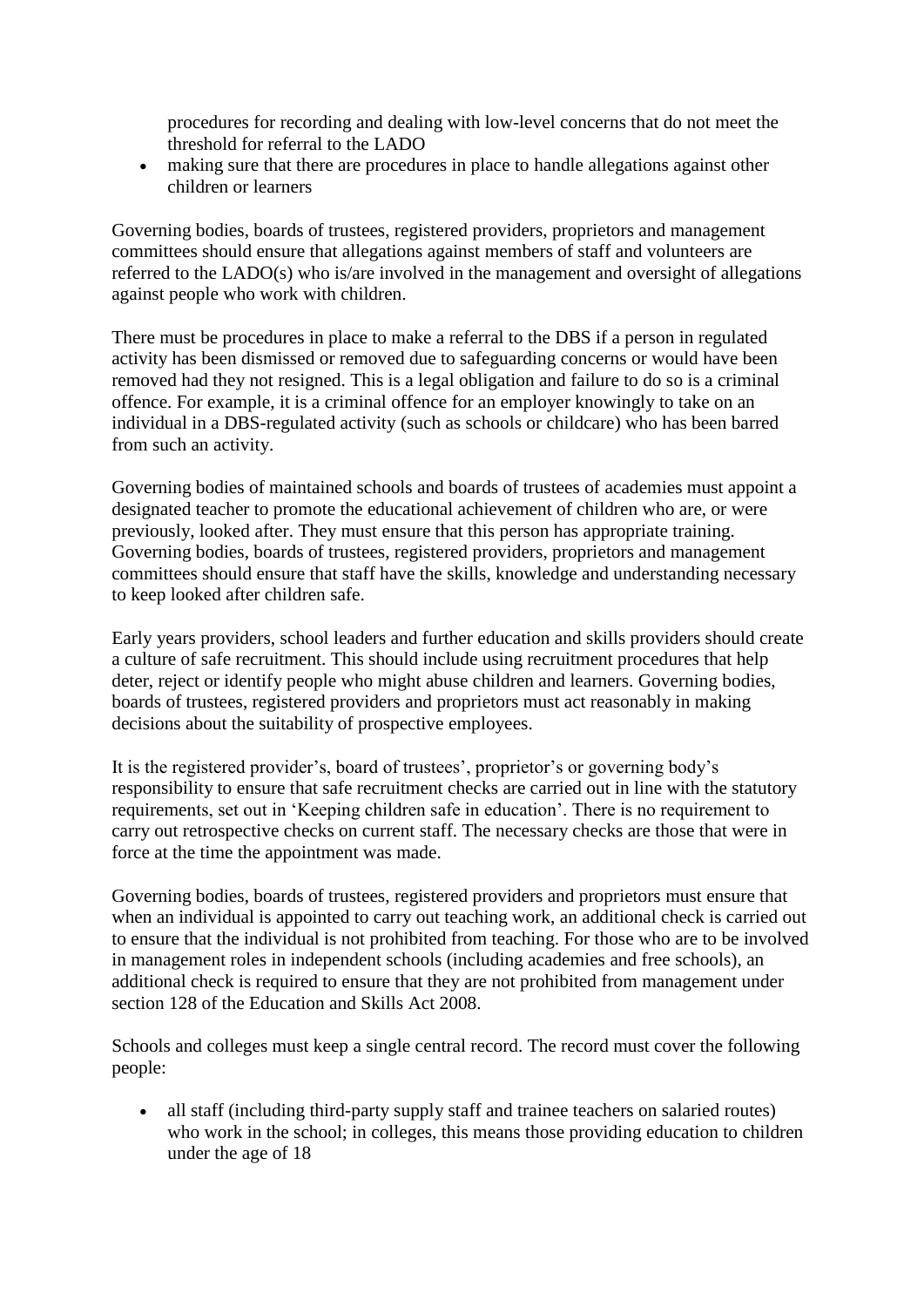for independent schools, including academies and free schools, all members of the proprietor body. For academies, this means the members and trustees of the academy trust

Schools and colleges are free to record non-statutory information they deem relevant, such as about others who work in regular contact with children in the school or college, including volunteers who have been checked.

Registered early years providers must keep the required information above, as set out in paragraphs 3.69 to 3.73 of the 'Statutory framework for the early years foundation stage', although they are not required to keep this information as a single central record.

It is the registered provider's or school's responsibility to ensure that all the staff they employ in specified early or later years childcare have had the appropriate checks. This includes ensuring that staff working in early and later years settings are suitable to do so. The 'Statutory framework for the early years foundation stage' sets out the disqualification requirements that early years providers must meet.

School inspectors should also be aware of the statutory guidance ['Disqualification under the](https://www.gov.uk/government/publications/disqualification-under-the-childcare-act-2006)  [Childcare Act 2006'.](https://www.gov.uk/government/publications/disqualification-under-the-childcare-act-2006) This applies to governing bodies of maintained schools, including maintained nursery schools, and proprietors of non-maintained and independent schools (including academies) and management committees of pupil referral units.

Governing bodies, boards of trustees, proprietors and management committees must ensure that they are not knowingly employing a person who is disqualified under the School Staffing (England) Regulations 2009 in connection with relevant early years provision. In gathering information to make these decisions, they must ensure that they act proportionately and minimise wherever possible the intrusion into the private lives of their staff and members of their household. Disqualification may also affect individuals providing/working in childcare on domestic premises who are disqualified 'by association'. This means that they are automatically disqualified if they live in the same household as another person who is disqualified or in a household where a disqualified person is employed. The statutory guidance lists the categories of staff covered by the legislation.

A disqualified person may [apply for a waiver of disqualification](https://www.gov.uk/government/publications/applying-to-waive-disqualification-early-years-and-childcare-providers) for most grounds of disqualification.

Where a school places a pupil with an alternative provision provider, the school continues to be responsible for safeguarding that pupil and should be satisfied that the provider meets their needs. The school should get written confirmation that appropriate checks have been carried out on staff employed by the provider to work with children. The school or commissioner should establish that the provider meets any applicable requirements for registration.<sup>[\[footnote 5\]](https://www.gov.uk/government/publications/inspecting-safeguarding-in-early-years-education-and-skills/inspecting-safeguarding-in-early-years-education-and-skills#fn:5)</sup>

### **Annex 2. Pre-appointment checks, including DBS checks and Secretary of State prohibition orders**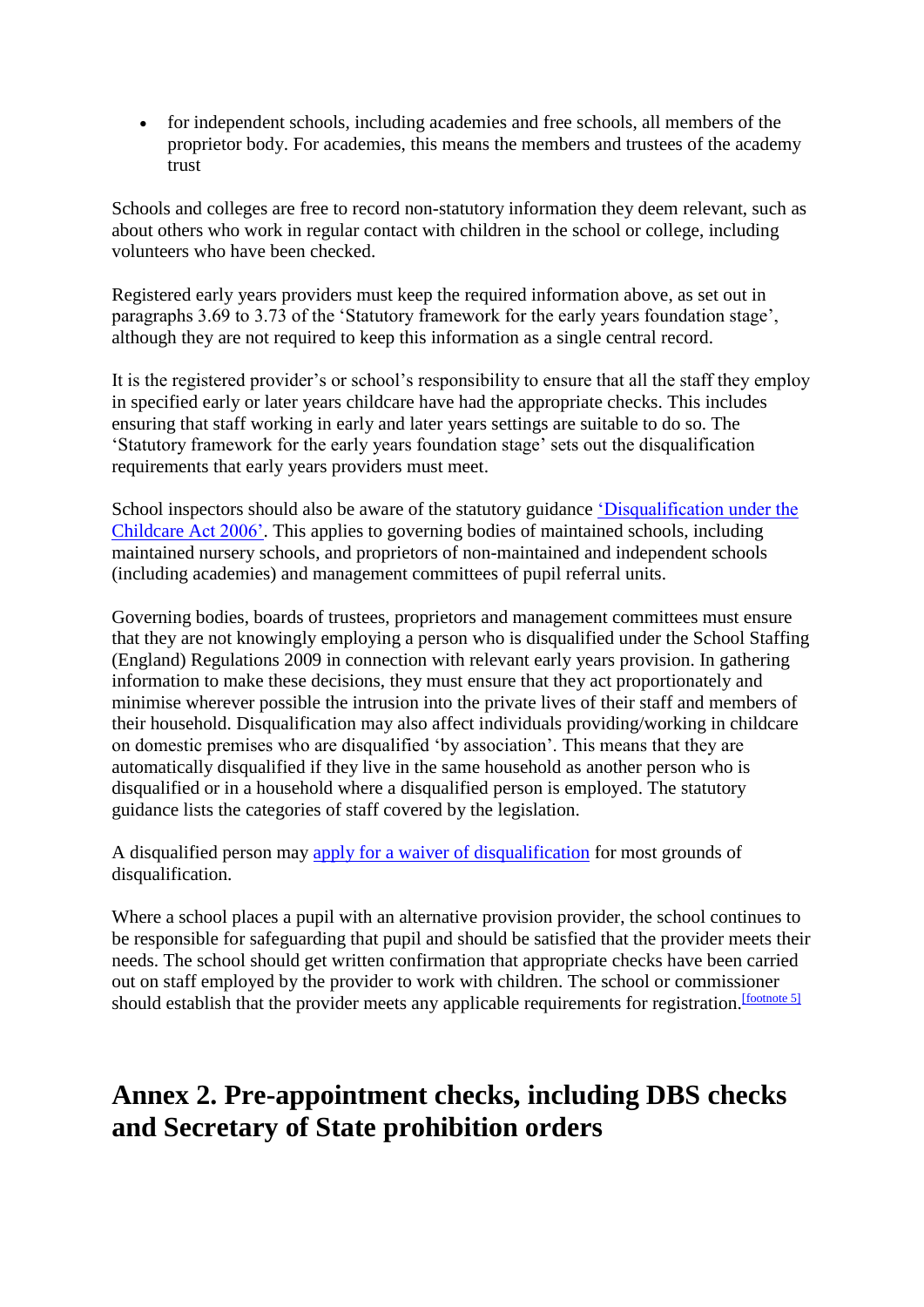Early years settings, schools and further education and skills providers must check an individual's identity and right to work in the UK.

### **DBS checks**

The level of DBS check required, and whether a prohibition check is required, will depend on the role and duties of the applicant. For most appointments, an enhanced DBS check with barred list information will be appropriate as the majority of staff will be engaging in regulated activity as defined in [Schedule 4 to the Safeguarding Vulnerable Groups Act 2006.](https://www.legislation.gov.uk/ukpga/2006/47/schedule/4) The DfE sets out the [scope of regulated activity](https://www.gov.uk/government/publications/keeping-children-safe-in-education--2) in relation to children.

In a school or college, a supervised volunteer who regularly teaches or looks after children is not in regulated activity. The DfE has separate [statutory guidance on supervision and](https://www.gov.uk/government/publications/keeping-children-safe-in-education--2)  [regulated activity](https://www.gov.uk/government/publications/keeping-children-safe-in-education--2) that schools and colleges should follow when considering which checks should be carried out on volunteers.

When the DBS has completed its check, a DBS certificate is sent to the applicant. The applicant must show the certificate to their potential employer before they take up post or as soon as practicable afterwards. If the applicant has subscribed to it and gives permission, the early years setting, school or college may do an online update check through the DBS Update Service to ensure that the information contained within a previously issued certificate remains current (they must, however, see the original certificate). Early years settings, schools and further education and skills providers should consider any information contained in the certificate and provided by the update service as part of their wider decision on an individual's suitability.

If a school or college allows an individual to start work in regulated activity before the DBS certificate is available, it should ensure that the individual is appropriately supervised and that all other checks are completed to ensure that the individual is not barred by the DBS.

If an early years setting allows an individual to start work in a regulated activity before their DBS certificate is available, they should ensure that the person is never left in unsupervised contact with children, and that they are in the process of obtaining a DBS certificate for that individual.

Individuals who have lived or worked outside the UK must undergo the same checks as all other staff in schools or colleges. In addition, schools and colleges must make any further checks they think appropriate so that any relevant events that occurred outside the UK can be considered. Since the UK's departure from the EU, these further checks are the same whether or not the individual was working in an European Economic Area country. They could include criminal checks for overseas applicants, using the Home Office guidance, or getting a letter through the applicant from the professional regulating authority (where available) in the country where they worked. Further information is in ['Keeping children safe in education'.](https://www.gov.uk/government/publications/keeping-children-safe-in-education--2)

Schools and colleges should consider the circumstances that led to any restriction or sanction being imposed when considering a candidate's suitability for employment.

Early years providers should seek additional criminal records checks for anyone who has lived or worked abroad.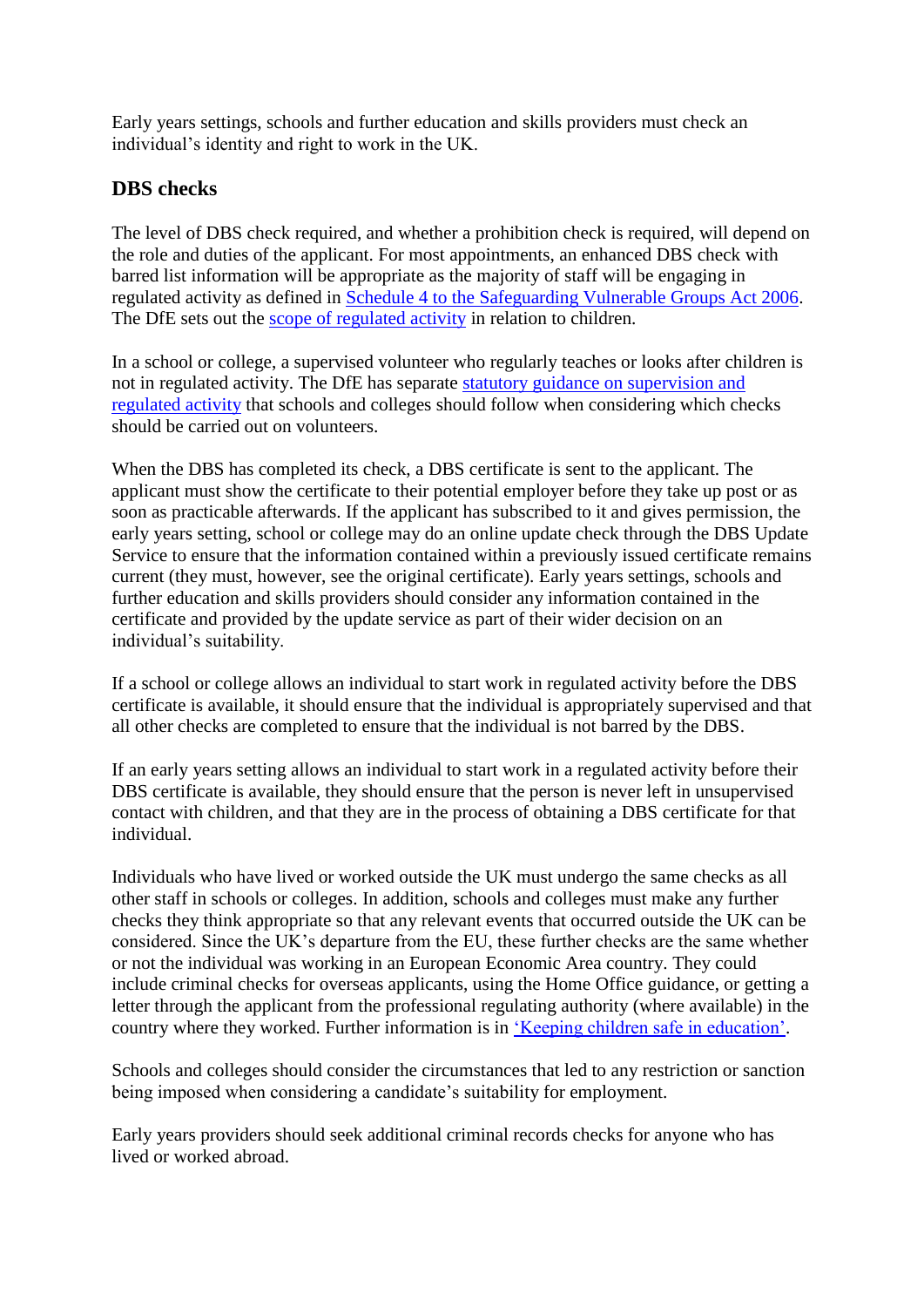For more information, see: ['Criminal records checks for overseas applicants'.](https://www.gov.uk/government/publications/criminal-records-checks-for-overseas-applicants)

#### **Secretary of State prohibition orders**

Secretary of State prohibition orders prevent a person from carrying out teaching work in schools, sixth-form colleges, 16 to 19 academies, relevant youth accommodation and children's homes in England. A person who is prohibited from teaching must not be appointed to work as a teacher in such a setting. Prohibition checks are not normally required when appointing into teaching assistant (TA) positions. This would, however, be necessary if the TA had qualified teacher status and was being appointed to carry out teaching, or if their role changed so that they began teaching work. A section 128 direction prohibits or restricts a person from taking part in the management of an independent school, including academies and free schools.

A check for a teacher prohibition order, section 128 direction or continuing General Teaching Council for England sanction or restriction can be carried out using the Teaching Regulation Agency's [Teacher Employer Access Service.](https://teacherservices.education.gov.uk/) However, this service can no longer be used to check details of teachers who have been sanctioned in EU member states.

An offer of appointment to a successful candidate, including one who has lived or worked abroad, must be conditional on satisfactory completion of pre-employment checks, including seeking references. More information about how to carry out these checks is in part 3 of 'Keeping children safe in education'.

Governors and school proprietors are required to have an enhanced DBS certificate. It is the responsibility of the governing body or proprietor to apply for the certificates. This does not apply to associate members of governing bodies. A barred list check is not required for a governor unless they also engage in regulated activity. Schools should carry out section 128 checks on governors because a section 128 direction disqualifies a person from becoming a school governor.

### **Annex 3. The single central record**

Schools and colleges must keep a single central record of their staff members.

Multi-academy trusts (MATs) must maintain the single central record, detailing checks carried out in each academy within the MAT. While there is no requirement for the MAT to maintain an individual record for each academy, the information should be recorded in such a way that allows for details for each individual academy to be provided separately, and without delay, to those entitled to view that information, including inspectors.

Generally, the information to be recorded by schools or other providers on individuals is whether or not the following checks have been carried out or certificates obtained and the date on which each check was completed:

- an identity check
- a barred list check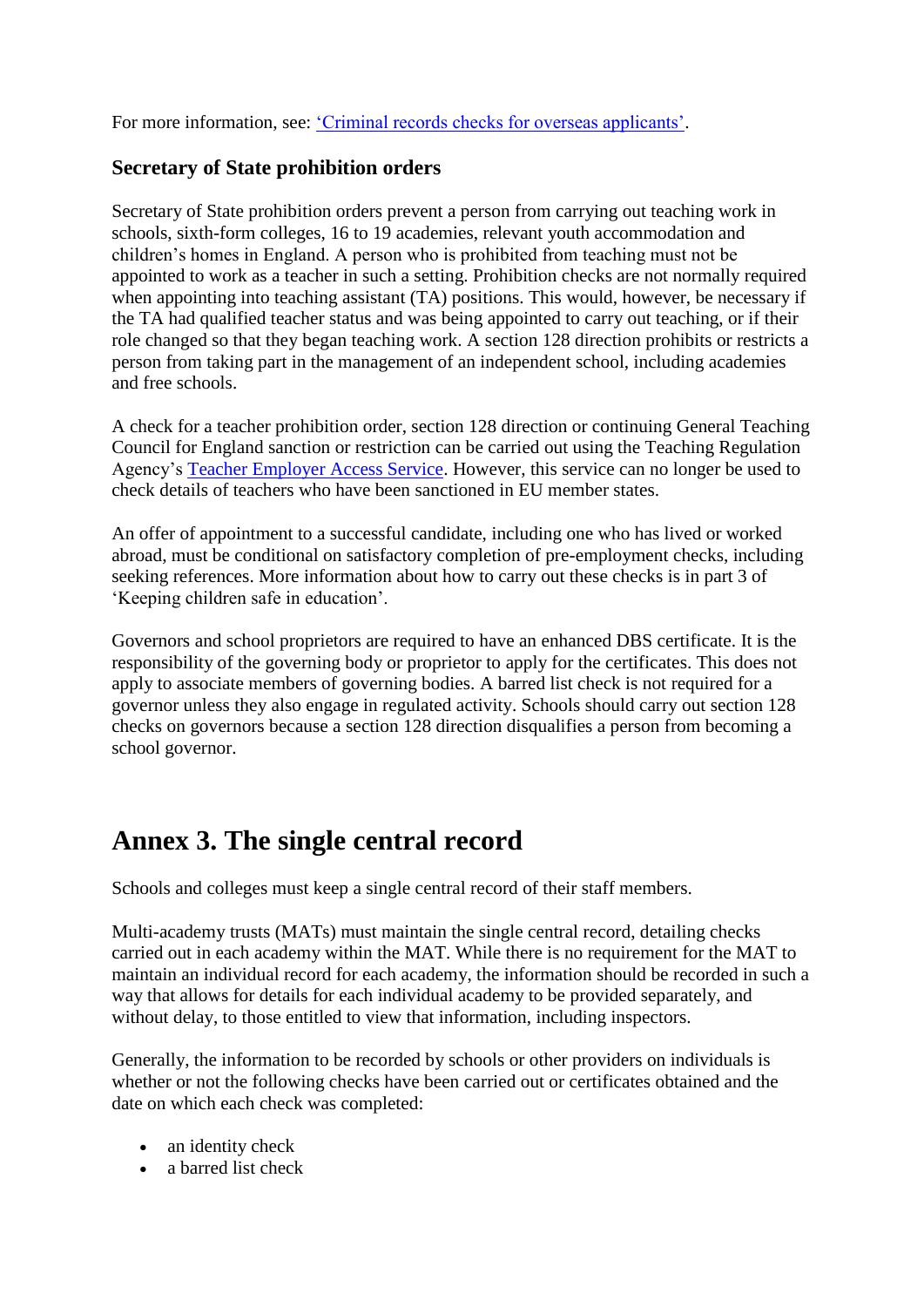- an enhanced DBS check/certificate
- a prohibition from teaching check
- a check for a section 128 direction (for management positions in independent schools including academies and free schools)
- further checks on people living or working outside the UK
- a check of professional qualifications
- a check to establish the person's right to work in the UK

For supply staff, schools and other providers should also include whether written confirmation has been received that the employment business supplying the member of supply staff has carried out the relevant checks and obtained the appropriate certificates, whether any enhanced DBS check certificate has been provided in respect of the member of supply staff and the date that confirmation was received. Independent schools and nonmaintained special schools should also include the date on which any certificate was obtained.

Where checks are carried out on volunteers, schools should record this on the single central record.

Details of the records that must be kept are contained in:

- for maintained schools: Regulations  $12(7)$  and  $24(7)$  and Schedule 2 to the School Staffing (England) Regulations 2009 and the School Staffing (England) Amendment Regulations 2013 (applied to pupil referral units through the Education (Pupil Referral Units) (Application of Enactments) (England) Regulations 2007)
- for independent schools (including academies and free schools): Part 4 of the Schedule to the Education (Independent School Standards) Regulations 2014
- for colleges: Regulations 20 to 25 and the Schedule to the Further Education (Providers of Education) (England) Regulations 2006 (16 to 19 academies and free schools are covered through their funding agreements)
- for non-maintained special schools: Regulation 3 and paragraph 6 of Part 1 and paragraph 18 of Part 2 of the Schedule to the Education (Non-Maintained Special Schools) (England) Regulations 2015

If a school or college has concerns about an existing staff member's suitability to work with children or learners, it should carry out all relevant checks as if the person were a new member of staff. Similarly, if a person working at the school or college moves from a post that was not regulated activity into work that is regulated activity, the relevant checks for the regulated activity must be carried out. Apart from these circumstances, in respect of existing staff, the school or college is not required to request a DBS check or barred list check. The only requirement for those appointed before March 2002 is that they must have been List 99 checked. DBS checks became mandatory for the entire maintained schools workforce from 12 May 2006 (September 2003 for independent schools, including academies).

While registered early years providers are not required to keep a single central record, they are still required to get the relevant information to confirm the suitability of those caring for children. The requirements are set out in the 'Statutory framework for the early years foundation stage' and are referenced earlier in this document.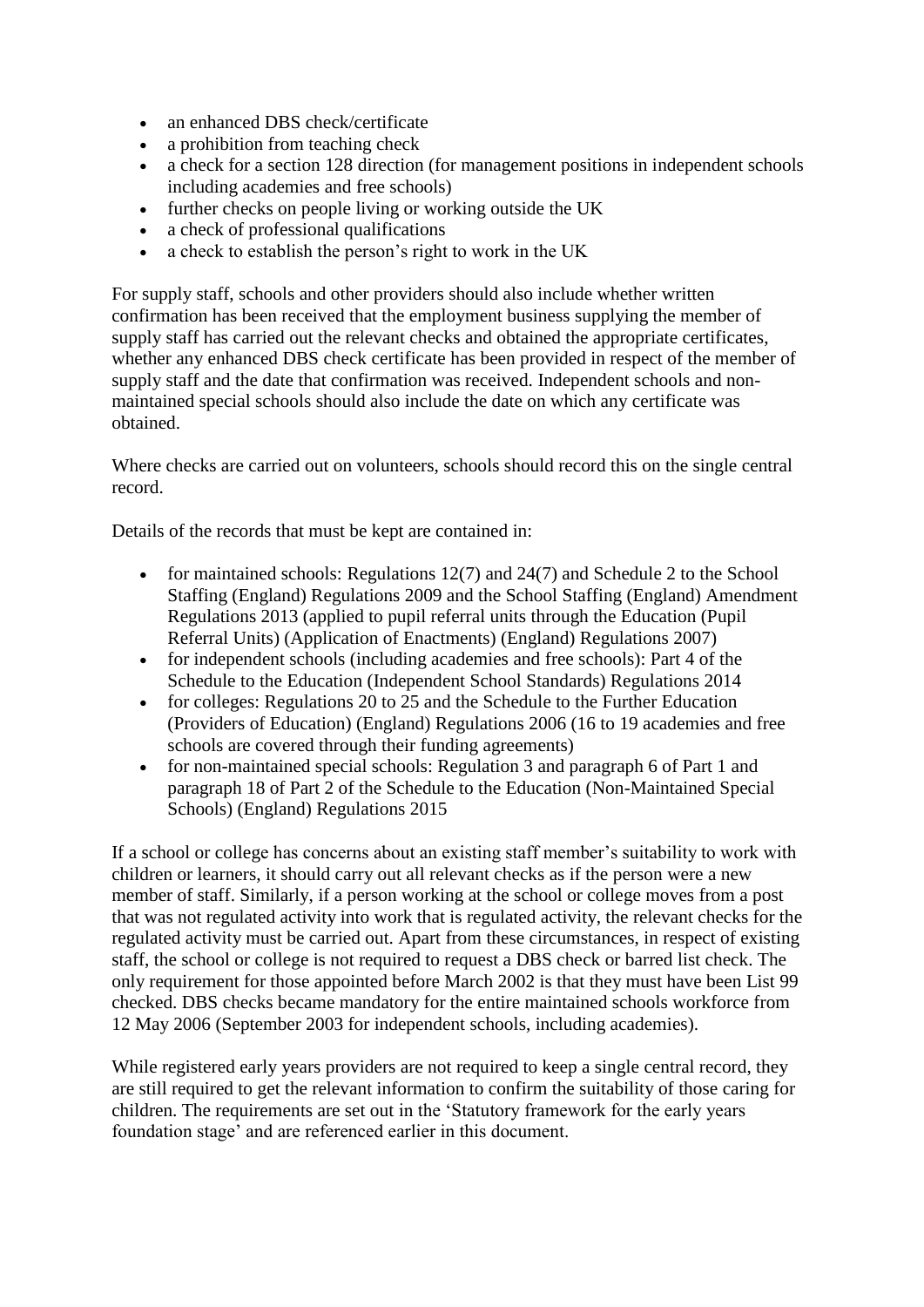### **Annex 4. Safeguarding requirements in further education and skills providers that are not colleges**

The requirements and expectations set out in 'Keeping children safe in education' apply to 16 to 19 academies, independent specialist colleges and independent learning providers where they have students under 18.

The following extracts from 'Working together to safeguard children' apply to voluntary organisations and private sector providers in the further education sector. Chapter 2, paragraphs 57 to 62 include the following:

Voluntary, charity, social enterprise (VCSE) and private sector organisations and agencies play an important role in safeguarding children through the services they deliver. Some of these will work with particular communities, with different races and faith communities and delivering in health, adult social care, housing, prisons and probation services. They may as part of their work provide a wide range of activities for children and have an important role in safeguarding children and supporting families and communities.

Every VCSE, faith-based organisation and private sector organisation or agency should have policies in place to safeguard and protect children from harm. These should be followed and systems should be in place to ensure compliance in this. Individual practitioners, whether paid or volunteer, should be aware of their responsibilities for safeguarding and protecting children from harm, how they should respond to child protection concerns and how to make a referral to local authority children's social care or the police if necessary.

Every VCSE, faith-based organisation and private sector organisation or agency should have in place the arrangements described in this chapter. They should be aware of how they need to work with the safeguarding partners in a local area. Charities (within the meaning of section 1 Charities Act 2011), religious organisations (regulation 34 and schedule 3 to School Admissions) and any person involved in the provision, supervision or oversight of sport or leisure are included within the relevant agency regulations. This means if the safeguarding partners name them as a relevant partner they must cooperate. Other VCSE, faith-based and private sector organisations not on the list of relevant agencies can also be asked to cooperate as part of the local arrangements and should do so.

Chapter 2, paragraph 3 states that the following organisations:

- local authorities and district councils that provide children's and other types of services, including children's and adult social care services, public health, housing, sport, culture and leisure services, licensing authorities and youth services
- NHS organisations and agencies and the independent sector, including NHS England and clinical commissioning groups, NHS Trusts, NHS Foundation Trusts and GPs
- the police, including police and crime commissioners and the chief officer of each police force in England and the Mayor's Office for Policing and Crime in London
- the British Transport Police
- the National Probation Service and community rehabilitation companies
- governors/directors of prisons and young offender institutions (YOIs)
- directors of secure training centres (STCs)
- principals of secure colleges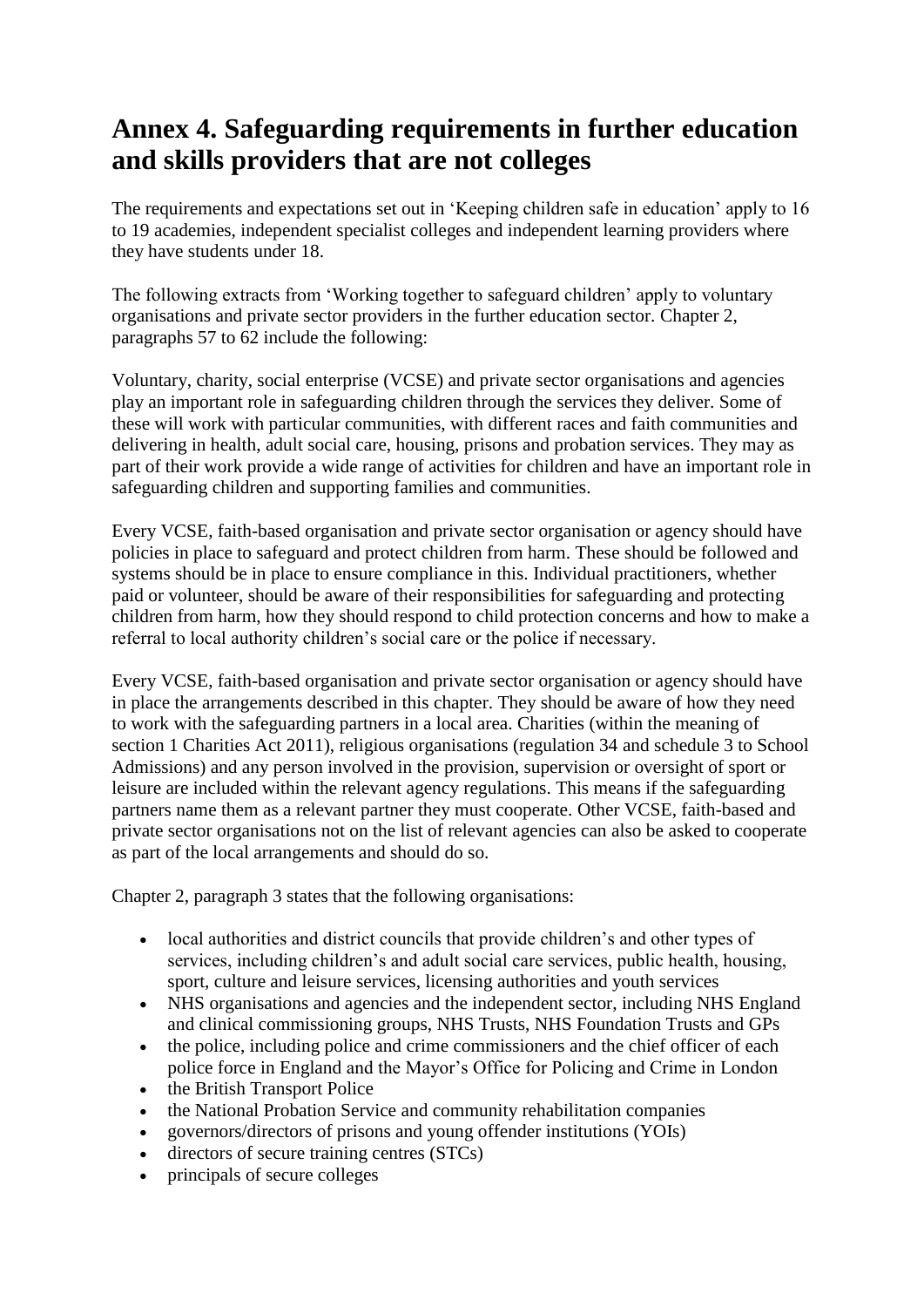• youth offending teams/services (YOTs)

should have in place arrangements that reflect the importance of safeguarding and promoting the welfare of children, including:

- a clear line of accountability for the commissioning and/or provision of services designed to safeguard and promote the welfare of children
- a senior board-level lead with the required knowledge, skills and expertise or sufficiently qualified and experienced to take leadership responsibility for the organisation's/agency's safeguarding arrangements
- a culture of listening to children and taking account of their wishes and feelings, both in individual decisions and the development of services
- clear whistle-blowing procedures, which reflect the principles in Sir Robert Francis' Freedom to Speak Up Review and are suitably referenced in staff training and codes of conduct, and a culture that enables issues about safeguarding and promoting the welfare of children to be addressed
- clear escalation policies for staff to follow when their child safeguarding concerns are not being addressed within their organisation or by other agencies
- arrangements that set out clearly the processes for sharing information with other practitioners and with safeguarding partners
- a designated practitioner (or, for health commissioning and health provider organisations/agencies, designated and named practitioners) for child safeguarding. Their role is to support other practitioners in their organisations and agencies to recognise the needs of children, including protection from possible abuse or neglect. Designated practitioner roles should always be explicitly defined in job descriptions. Practitioners should be given sufficient time, funding, supervision and support to fulfil their child welfare and safeguarding responsibilities effectively
- safe recruitment practices and ongoing safe working practices for individuals whom the organisation or agency permit to work regularly with children, including policies on when to obtain a DBS check
- appropriate supervision and support for staff, including carrying out safeguarding training
- creating a culture of safety, equality and protection within the services they provide

Employers are responsible for ensuring that their staff are competent to carry out their responsibilities for safeguarding and promoting the welfare of children and creating an environment where staff feel able to raise concerns and feel supported in their safeguarding role.

Staff should be given a mandatory induction, which includes familiarisation with child protection responsibilities and the procedures to be followed if anyone has any concerns about a child's safety or welfare.

All practitioners should have regular reviews of their own practice to ensure that they have knowledge, skills and expertise that improve over time.

Organisations should have clear policies for dealing with allegations against people who work with children. An allegation may relate to a person who works with children who has:

behaved in a way that has harmed a child, or may have harmed a child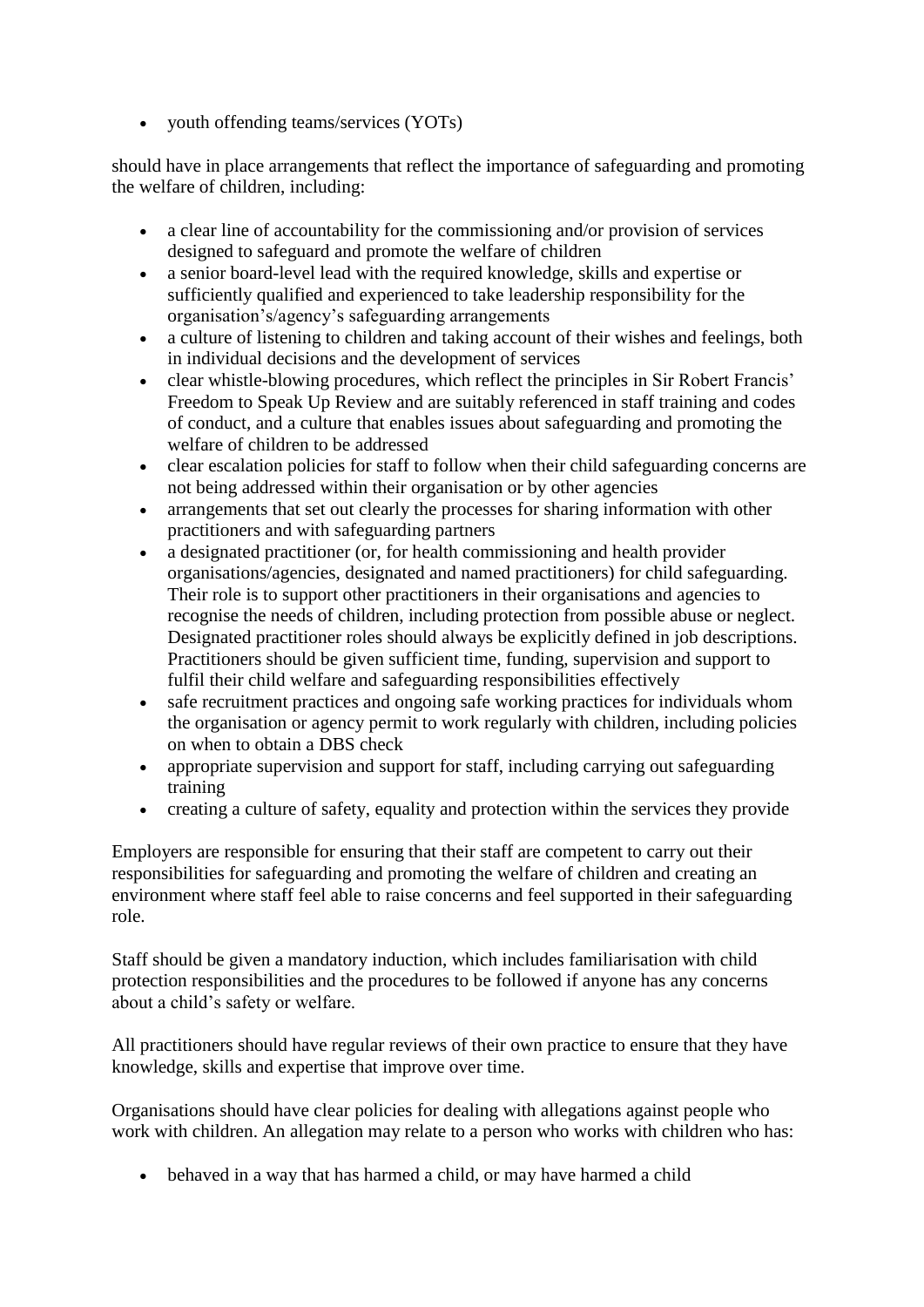possibly committed a criminal offence against or related to a child, or behaved towards a child or children in a way that indicates they may pose a risk of harm to children

Any allegation against people who work with children should be reported immediately to a senior manager within the organisation or agency. The designated officer, or team of officers, should also be informed within one working day of all allegations that come to an employer's attention or that are made directly to the police.

Providers with funding contracts or direct grants from the Education and Skills Funding Agency for the provision of education and/or training or contracts with employers for the delivery of levy-funded apprenticeships have a range of contractual obligations and funding conditions with respect to the safeguarding and protection of learners.

Some providers only train their own employees. Employers are not required to carry out DBS checks on staff who are supervising employed trainees under the age of 18. However, if any staff are employed principally to carry out teaching, training, assessing, mentoring or coaching of learners under 16 years old on a frequent or intensive basis, they are engaged in regulated activity and the employer should carry out a DBS check on those staff.

### **Annex 5. Inspection and health and safety, particularly in further education and skills providers**

We often receive questions about inspectors' approach to inspecting health and safety. Providers want to find out whether we expect to see rigorous health and safety checks on inspection; the extent to which inspectors check health and safety documentation for learners on work placements; and whether we will do a health and safety audit.

We are not a health and safety authority, nor are we responsible for auditing health and safety standards within the learning environment. However, inspectors have a duty to take prompt and proportionate action and to report any significant health and safety risks affecting learners that are identified during the course of an inspection.

Inspection visits to vocational workshops or learners' workplaces are primarily to observe a teaching or training session or an assessment and to evaluate learners' standards of work. However, during the course of an inspection, inspectors may also identify good or poor health and safety practices as they affect learners and their areas of work. For example, inspectors will check whether the correct personal protective equipment is being worn on a construction site, or whether learners are using correct procedures for storing knives in a catering kitchen.

Subject-specialist inspectors should have a working knowledge of the relevant guidance from the Health and Safety Executive. However, inspectors are not health and safety experts and are not expected to have the detailed knowledge that appropriately qualified specialists in this field possess.

Any learning environment or work placement must be fit for purpose and properly planned and evaluated to ensure that it meets appropriate standards and learners' needs. Nevertheless,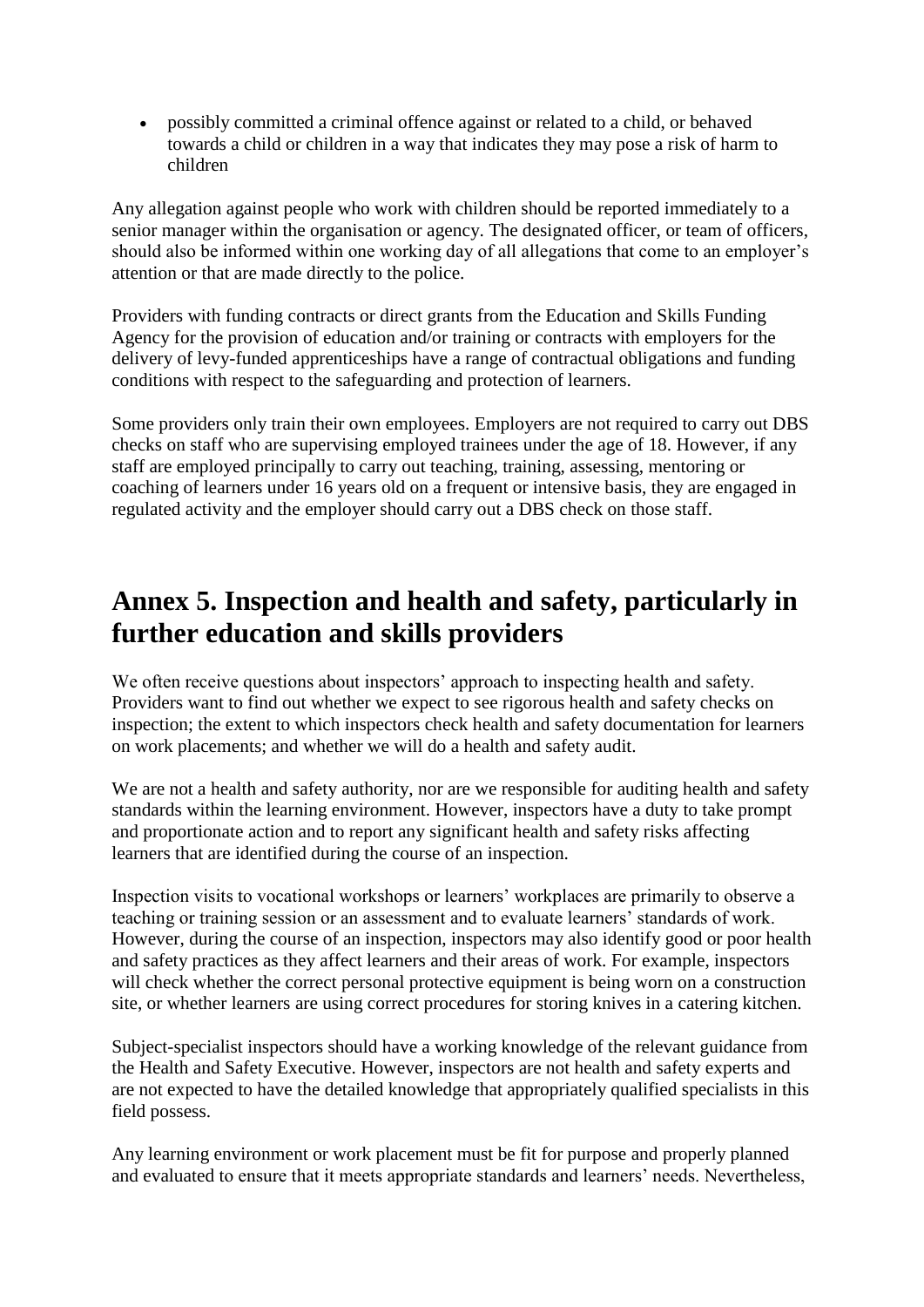inspections should not be regarded as health and safety audits, although inspectors will adopt a proportionate approach to checking that the employer has appropriate health and safety systems in place and will identify significant health and safety issues affecting learners where they arise.

### **The responsibilities of the provider and the employer with respect to health and safety in the context of work experience**

Inspectors will have regard to [guidance from the Health and Safety Executive](https://www.hse.gov.uk/youngpeople/workexperience/index.htm) about the relative responsibilities of the training provider and the employer, which emphasises the following:

- the employer has primary responsibility for the health and safety of the learner and should be managing any risks
- the training provider should take reasonable steps to satisfy itself that the employer is managing the risks and understands the specific factors relevant to employing young people
- the training provider should keep checks in proportion to the level of risk, which will vary in relation to the type of working environment involved
- the provider should avoid seeking paperwork for assurance purposes, using an exchange of emails or correspondence to provide an audit trail if this is needed

### **Annex 6. Assessment of risk in settings that children attend because individuals reside on the premises or have access to children and young people**

This annex sets out how inspectors check that early years providers ensure that any risks arising from individuals, other than staff or users, living on or accessing the premises (both those employed by the setting and those who do not work for the organisation), are determined, assessed and acted on. In the case of childminders who operate on domestic premises, household members who live in and have access to the premises (but do not work for the organisation) are routinely checked by Ofsted.

In this annex, we use 'premises' to cover accommodation within the main building, a completely self-contained apartment, with a separate entrance, that is part of that building or a residence in the grounds. This is different from the definition of 'premises' as set out in regulation (that is, only those areas where the early years service is provided) but is for ease of reading.

During an inspection or registration visit, inspectors must find out whether anyone lives on the setting premises or whether anyone (other than staff and users of the service) has access to the premises. This requirement applies to the inspection of any setting that children attend and/or where they are resident.

Inspectors need to be vigilant when assessing how the provider mitigates all risks, including those arising from any individuals living on the premises. They must avoid making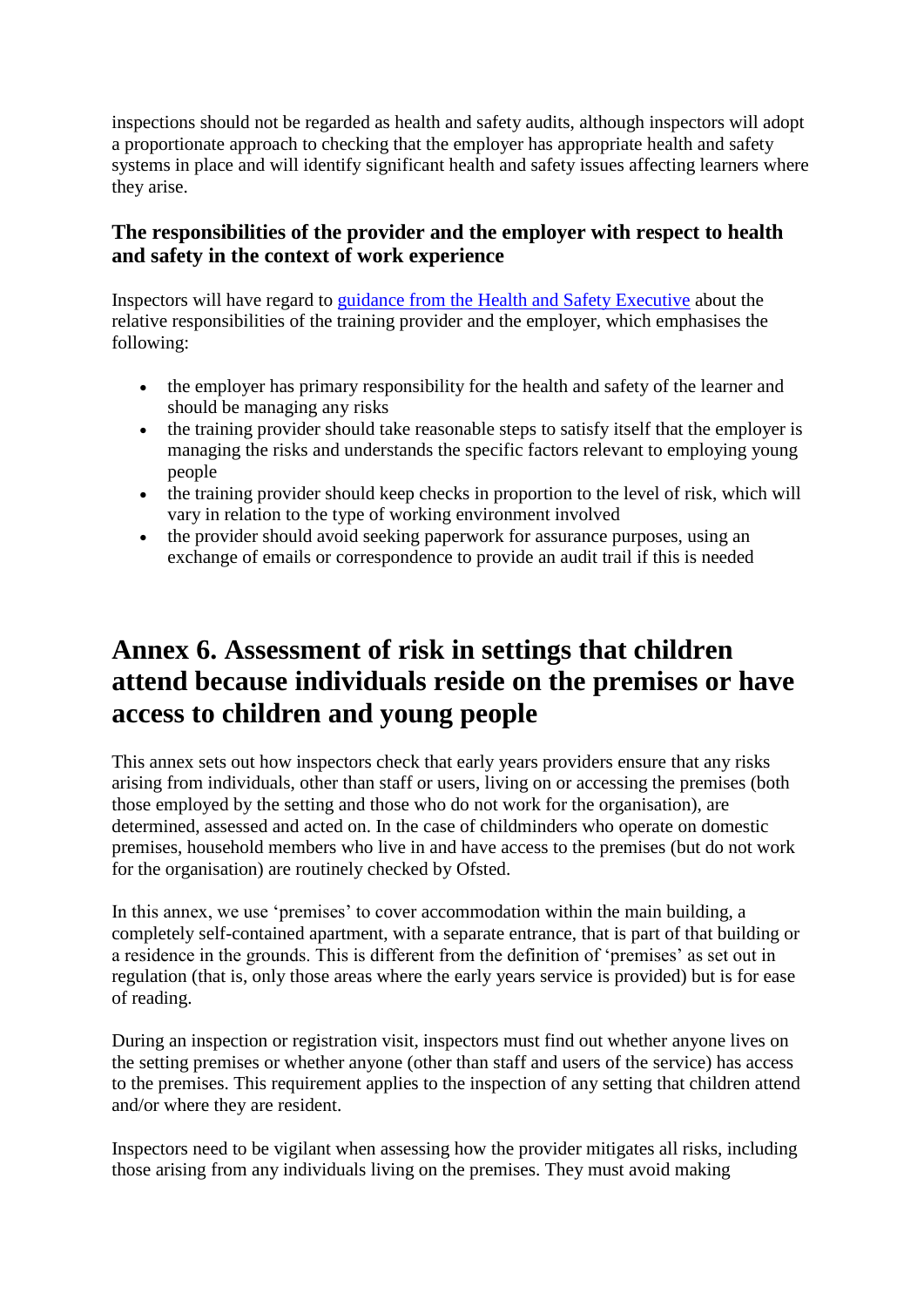assumptions about who has access to the premises. Inspectors must not allow more immediate concerns to overshadow their assessment of arrangements where an individual, not employed by the provider, lives on or has access to the premises. This is a key safeguarding issue. Access to the premises by other individuals must be assessed even where there may appear to be less risk. For example, the fact that those who have access are council staff does not, in itself, mitigate possible risk to children and young people. The assessment of access needs to take account of the age and vulnerability of the children or young people who attend, or who are resident at, the premises.

Where individuals other than members of staff reside on or in the vicinity of the premises, providers must show that they have fully assessed any risks the individuals may pose to children. In a regulated setting, this is a regulatory requirement. In an early years setting, this is a requirement where it relates to the regulatory definition of 'the premises' (that is, only those areas where the early years service is provided).

Inspectors should always establish whether residential accommodation exists in, or in close proximity to, the premises irrespective of whether anyone is actually living in that accommodation at the time of the inspection (or registration visit).

Inspectors should also find out who makes the decision about letting the accommodation (be that for rent or not) and what vetting of prospective tenants is carried out.

Inspectors should take account of the availability of access to the premises through any linked residential accommodation. If, for example, the residential area where the individual(s) live constitutes a fire escape route (which would be unacceptable in settings where children reside), inspectors should take account of whether access into the setting is also possible by the individual living there and whether children could gain access to the accommodation other than in the case of fire.

In evaluating the risks posed because of close residential accommodation for third parties, the inspector should take account of the provider's track record in responding appropriately to previous actions/requirements or recommendations. Where actions/requirements or recommendations have been made previously, these must be followed up.

Where residential premises are occupied by an individual who is not directly connected with the provision, inspectors should take account of:

- the views of children and, where appropriate, young people, parents and carers
- the behaviour of that individual and any impact that their presence in the vicinity has on the experiences and safety of children and young people

Inspectors should test how well staff would deal with a safeguarding concern relating to a third-party resident should it arise and how they would monitor the situation and implement safeguarding procedures.

If an inspector is concerned about the arrangements and is unclear what to do, they should consult a more senior officer within Ofsted or their regional duty desk.

All aspects of the assessment of risk posed by any individual living on the premises or having access to children and young people must be recorded on Ofsted's relevant electronic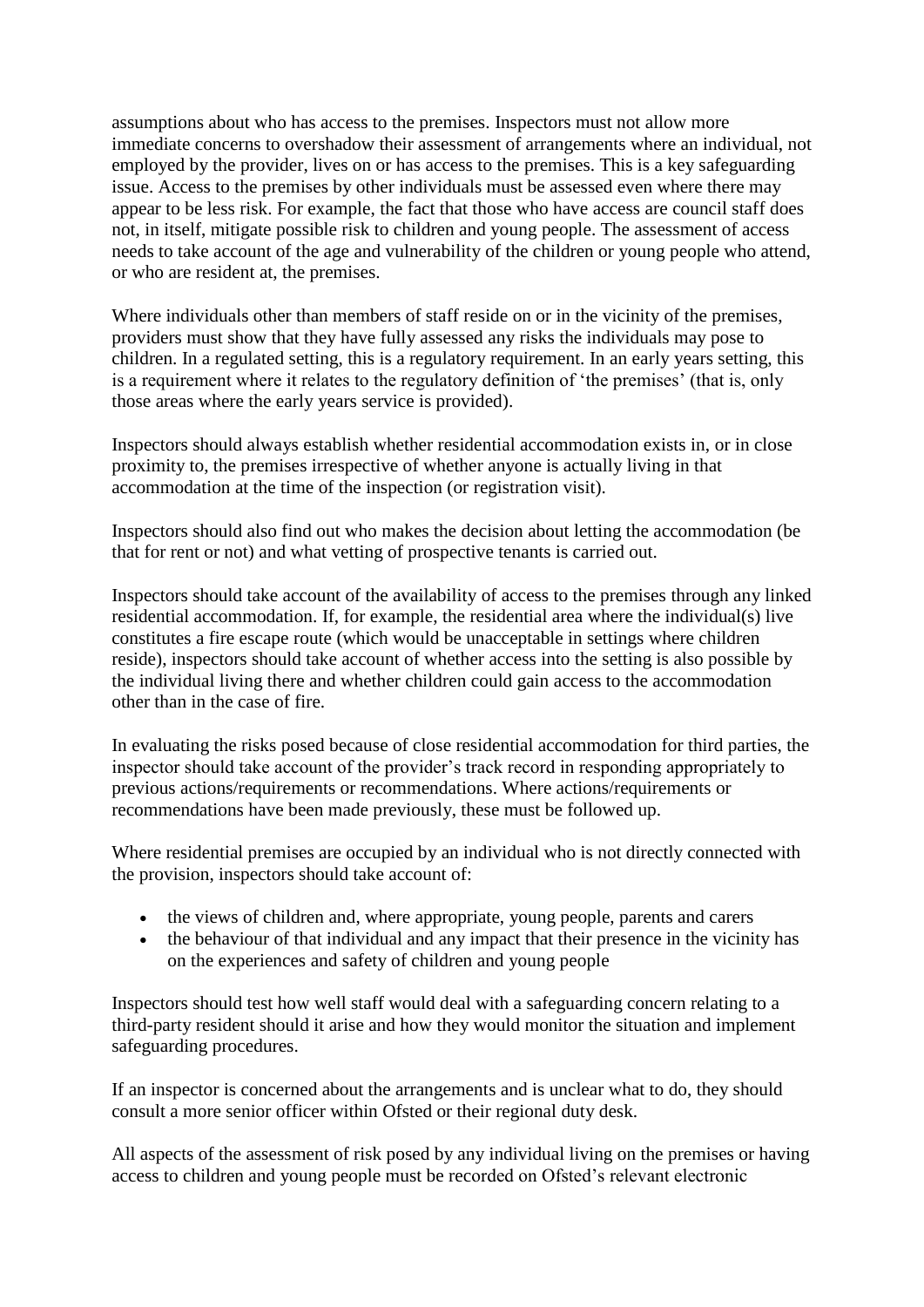recording system. When actions need to be taken, this should be in line with the relevant compliance handbook in regulated settings and, for non-regulated settings, in line with Ofsted's safeguarding policy and guidance. Recording must be sufficiently robust to form an audit trail for scrutiny later. The records should show clearly the discussion with the provider about how the risks of either current or future residents were or will be carried out, but should not name any individual.

In summary, inspectors should:

- ensure that a thorough review of the premises is carried out at the inspection or registration visit and that the evidence of the review is clearly recorded, with a particular focus on:
	- o the layout and location of the premises
	- o use of the outdoor space, who has access to the premises and whether there are residential facilities on or in close proximity to the premises
	- o scrutiny of how effectively the provider has identified and taken steps to minimise any potential risks
- raise awareness at each visit of the importance of checking the premises, who has access to the premises and whether anyone lives on or is in close proximity to the premises and, if so, whether they have any opportunity of access to the provision or to the children attending
- consider whether the provider has fully assessed the risks posed by residence or access and is able to explain how children are safeguarded

### **Print or save to PDF**

To print this content you can:

- use the 'Print this page' button under the Contents menu
- right-click or secondary click on the page and choose 'Print' in the menu
- press  $Ctrl + P$  on a Windows keyboard or Command  $+ P$  on a Mac

You can also use these options and change the printer destination to save the content as a PDF.

Instructions may vary depending on which internet browser you use, such as Internet Explorer or Google Chrome, and the type of device you use, such as a phone or laptop. You can find your print and save options in your browser's menu.

- 1. <u>'Keeping children safe in education'</u>, paragraphs 89 to 95 and Annex C, sets out who the designated safeguarding lead should be in schools and colleges and what they should do. Paragraph 3.5 of the ['Early years foundation stage framework'](https://www.gov.uk/government/publications/early-years-foundation-stage-framework--2) states that a practitioner must be designated to take lead responsibility for safeguarding children in every early years setting. Childminders must take the lead responsibility themselves.  $\leftrightarrow$
- 2. In the case of further education and skills providers, the requirement to have a single central record applies only to colleges (see [Annex 5\)](https://www.gov.uk/government/publications/inspecting-safeguarding-in-early-years-education-and-skills/inspecting-safeguarding-in-early-years-education-and-skills#annex-5).  $\leftrightarrow$
- 3. Each local authority has multi-agency safeguarding partners. They are responsible for publishing a document that sets out the local criteria for action in a way that is